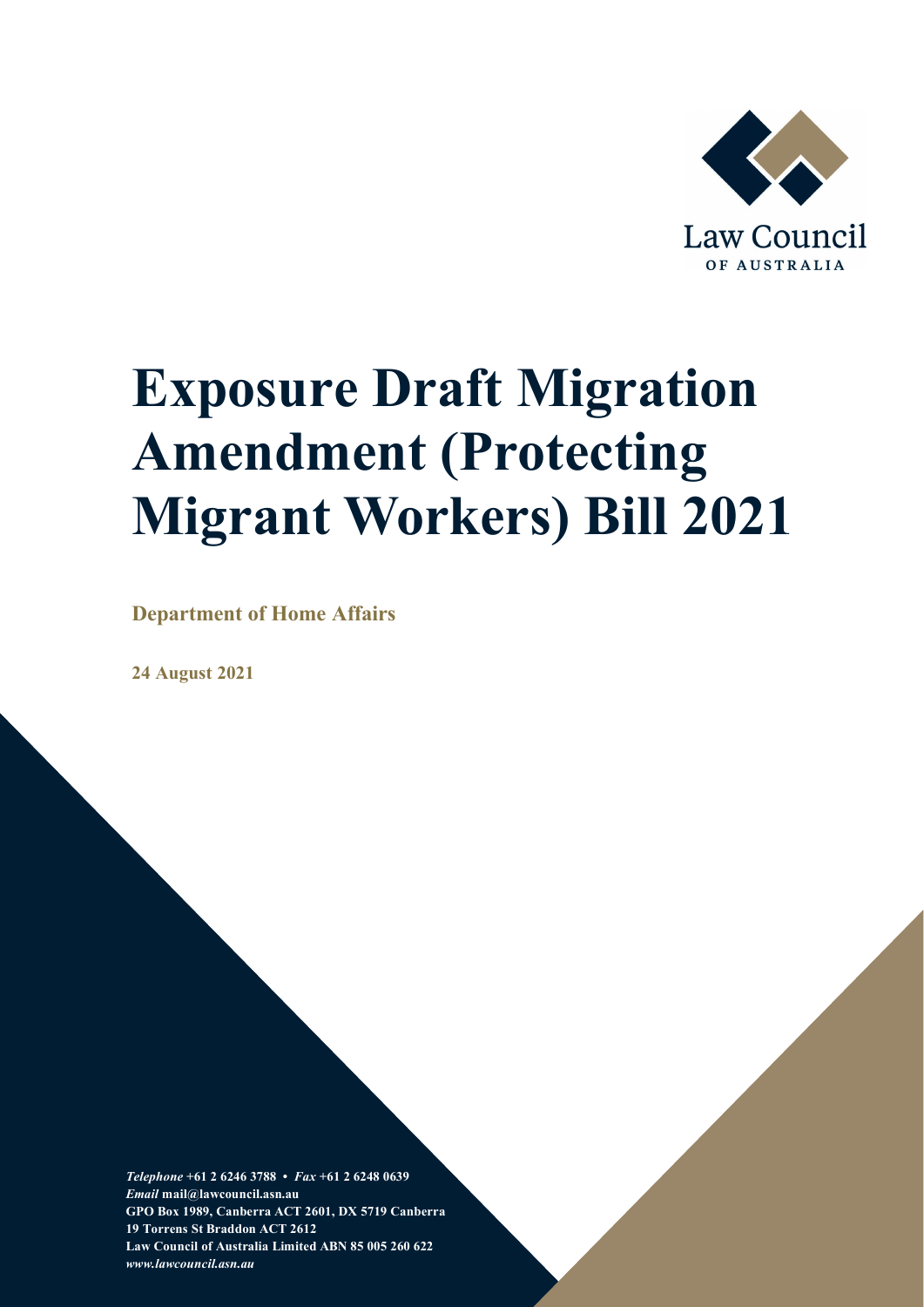# Table of Contents

| Exposure Draft Migration Amendment (Protecting Migrant Workers) Bill 2021 1 |  |
|-----------------------------------------------------------------------------|--|
|                                                                             |  |
|                                                                             |  |
|                                                                             |  |
|                                                                             |  |
|                                                                             |  |
|                                                                             |  |
|                                                                             |  |
|                                                                             |  |
|                                                                             |  |
|                                                                             |  |
|                                                                             |  |
|                                                                             |  |
|                                                                             |  |
|                                                                             |  |
|                                                                             |  |
|                                                                             |  |
|                                                                             |  |
|                                                                             |  |
|                                                                             |  |
|                                                                             |  |
|                                                                             |  |
|                                                                             |  |
|                                                                             |  |
|                                                                             |  |
|                                                                             |  |
|                                                                             |  |
|                                                                             |  |
|                                                                             |  |
|                                                                             |  |
|                                                                             |  |
|                                                                             |  |
|                                                                             |  |
|                                                                             |  |
|                                                                             |  |
|                                                                             |  |
|                                                                             |  |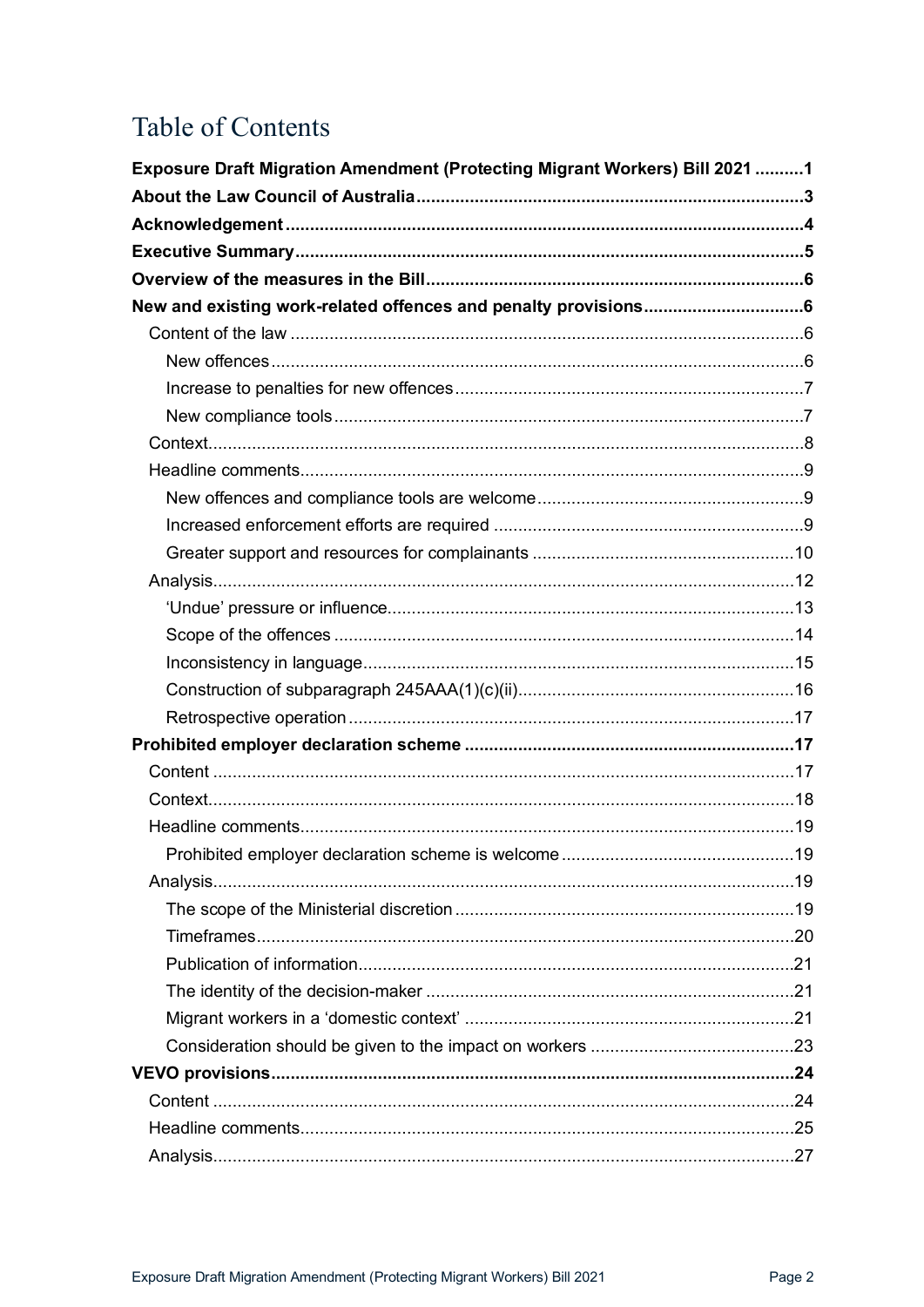# <span id="page-2-0"></span>About the Law Council of Australia

The Law Council of Australia exists to represent the legal profession at the national level, to speak on behalf of its Constituent Bodies on national issues, and to promote the administration of justice, access to justice and general improvement of the law.

The Law Council advises governments, courts and federal agencies on ways in which the law and the justice system can be improved for the benefit of the community. The Law Council also represents the Australian legal profession overseas, and maintains close relationships with legal professional bodies throughout the world.

The Law Council was established in 1933, and represents 16 Australian State and Territory law societies and bar associations and the Law Firms Australia, which are known collectively as the Council's Constituent Bodies. The Law Council's Constituent Bodies are:

- Australian Capital Territory Bar Association
- Australian Capital Territory Law Society
- Bar Association of Queensland Inc
- Law Institute of Victoria
- Law Society of New South Wales
- Law Society of South Australia
- Law Society of Tasmania
- Law Society Northern Territory
- Law Society of Western Australia
- New South Wales Bar Association
- Northern Territory Bar Association
- Queensland Law Society
- South Australian Bar Association
- Tasmanian Bar
- Law Firms Australia
- The Victorian Bar Inc.
- Western Australian Bar Association

Through this representation, the Law Council effectively acts on behalf of more than 60,000 lawyers across Australia.

The Law Council is governed by a board of 23 Directors – one from each of the constituent bodies and six elected Executive members. The Directors meet quarterly to set objectives, policy and priorities for the Law Council. Between the meetings of Directors, policies and governance responsibility for the Law Council is exercised by the elected Executive members, led by the President who normally serves a 12 month term. The Council's six Executive members are nominated and elected by the board of Directors.

Members of the 2021 Executive as at 1 January 2021 are:

- Dr Jacoba Brasch QC, President
- Mr Tass Liveris, President-Elect
- Mr Ross Drinnan, Treasurer
- Mr Luke Murphy, Executive Member
- Mr Greg McIntyre SC, Executive Member
- Ms Caroline Counsel, Executive Member

The Chief Executive Officer of the Law Council is Mr Michael Tidball. The Secretariat serves the Law Council nationally and is based in Canberra.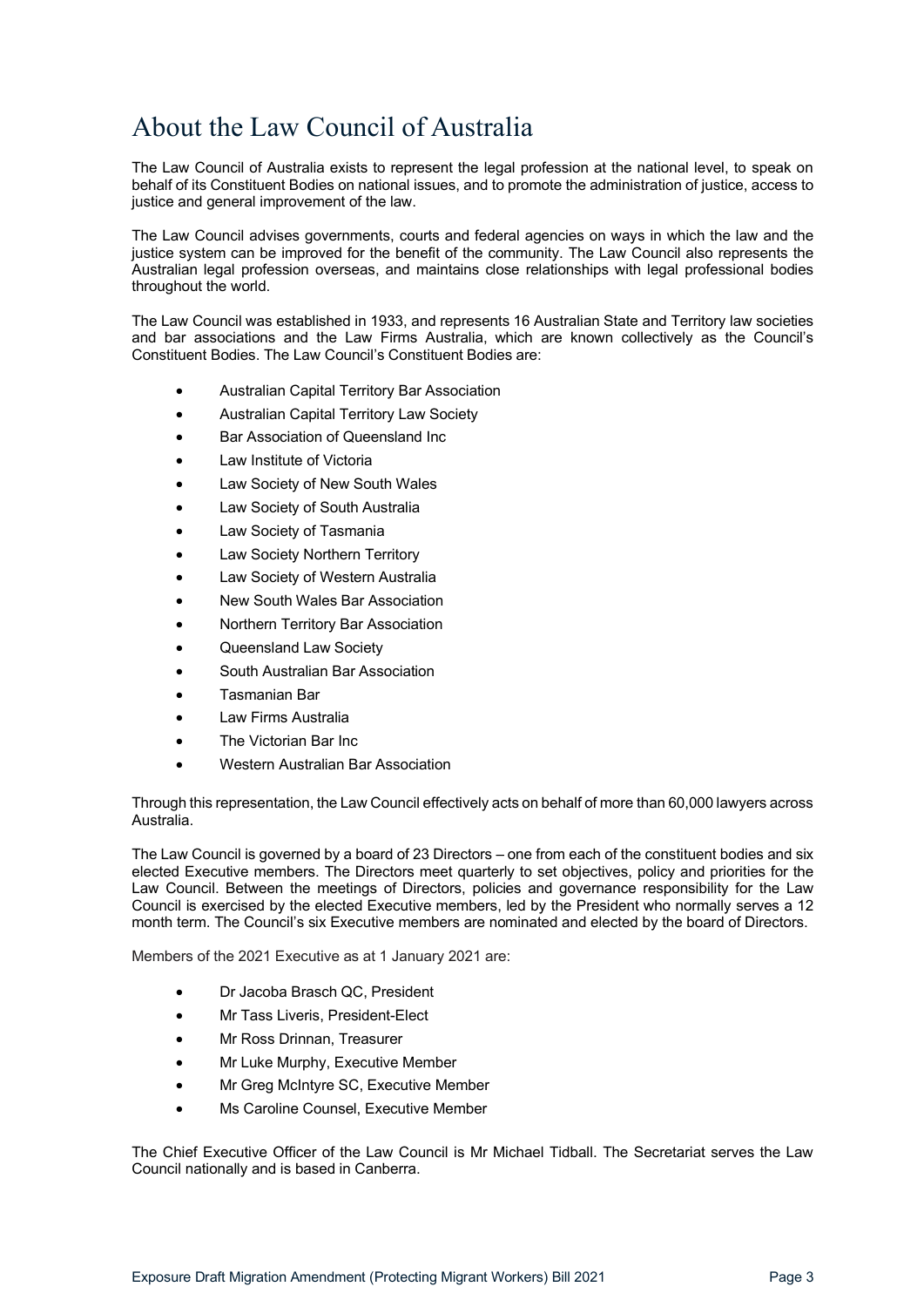# <span id="page-3-0"></span>Acknowledgement

The Law Council of Australia is grateful for the assistance of the Law Society of New South Wales (including its Human Rights Committee), the Queensland Law Society, the National Criminal Law Committee and the Federal Litigation and Dispute Resolution's Migration Law Committee and Industrial Law Committee in the preparation of this submission.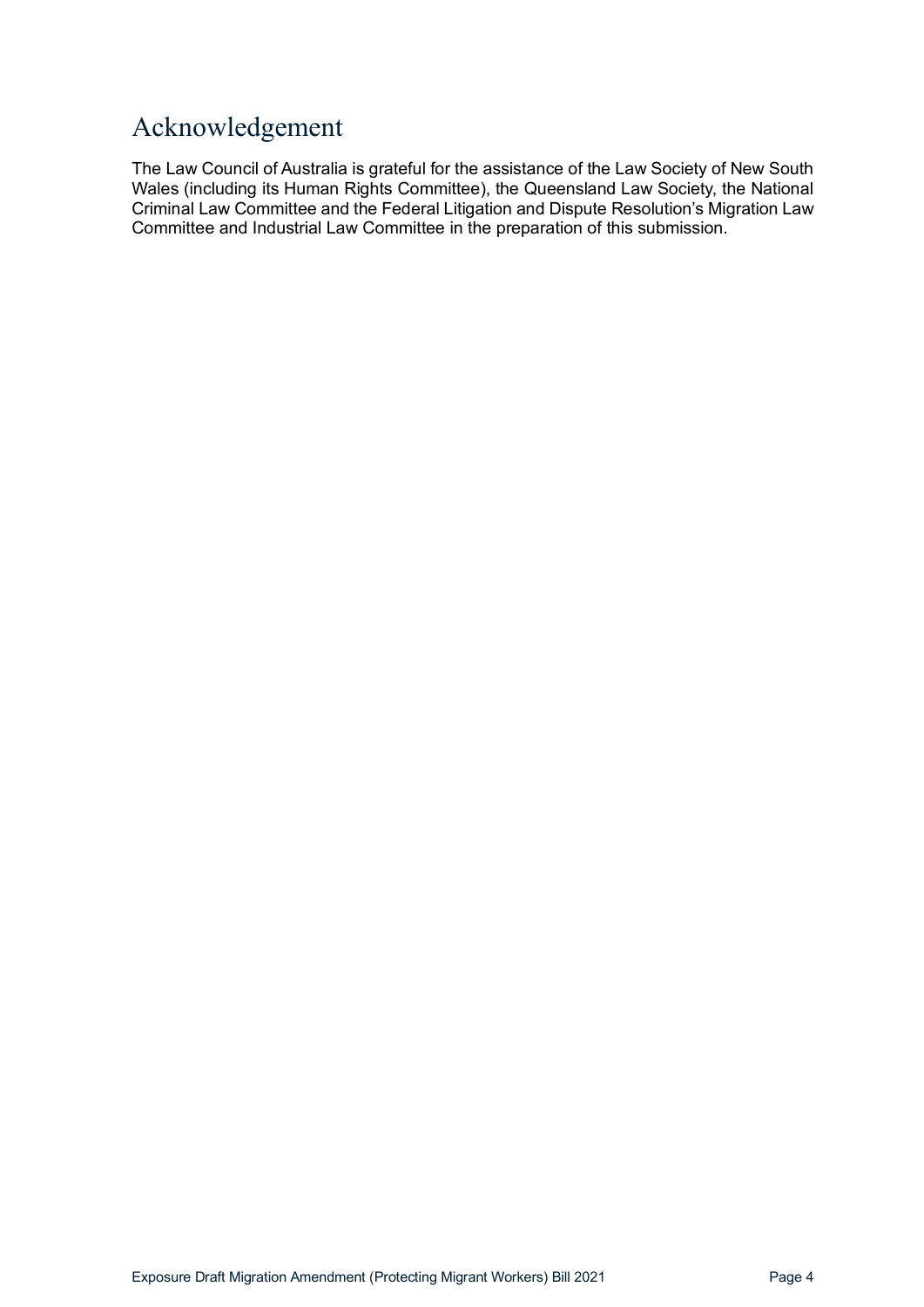# <span id="page-4-0"></span>Executive Summary

- 1. The Law Council of Australia (**Law Council**) thanks the Department of Home Affairs (**Department**) for the opportunity to provide a submission on its Exposure Draft of the Migration Amendment (Protecting Migrant Workers) Bill 2021 (**Bill**).
- 2. The Law Council welcomes and supports legislative reform to strengthen existing protocols to address worker exploitation involving migrant workers in Australia.
- 3. Migrant workers are vulnerable to exploitative workplace practices, and often possess little to no means of redress due to legal, social and economic impediments, as identified in the Report of the Migrant Workers' Taskforce (March 2019) (**Taskforce Report**).
- 4. The Law Council recognises that threats of visa cancellation (and possible detention and removal as a result) because a worker has breached visa conditions or received threats to withhold evidence of work and other adverse consequences as identified by the Context Paper accompanying the Draft Bill (**Context Paper**), are particularly challenging issues which should be addressed through greater legislative protections.
- 5. The Law Council considers the proposals in the Bill are good faith attempts to give effect to the recommendations in the Taskforce Report, although considers some improvements to the Bill and certain practical measures are required.
- 6. Specifically, in summary, the Law Council:

*Regarding the new work-related offences, civil penalty provisions and compliance tools*

- supports the new introduction of work-related offences and civil penalty provisions and additional compliance tools for breaches;
- considers that the new offences will have a much more effective impact if enforcement efforts are also increased;
- suggests consideration be given to a number of proposed drafting improvements;

#### *Regarding the engagement with migrant workers*

• suggests the Department consider measures to encourage migrant workers to make complaints and support them in that process, and provide an update on the review of the Assurance Protocol with the Fair Work Ombudsman (**FWO**);

#### *Regarding the prohibited employer declaration scheme*

- generally supports the introduction of the prohibited employer declaration scheme;
- suggests consideration be given to a number of proposed drafting improvements;

#### *Regarding the mandatory use of a computer system to check visa status*

- generally supports the establishment of civil penalty provisions to require a person to use the Visa Entitlement Verification Online system (**VEVO**) system to determine a person's visa status before starting to allow a person to work or referring them to work; and
- suggests, however, that the Department ensure VEVO will publish all the information reasonably required to determine a person's visa status.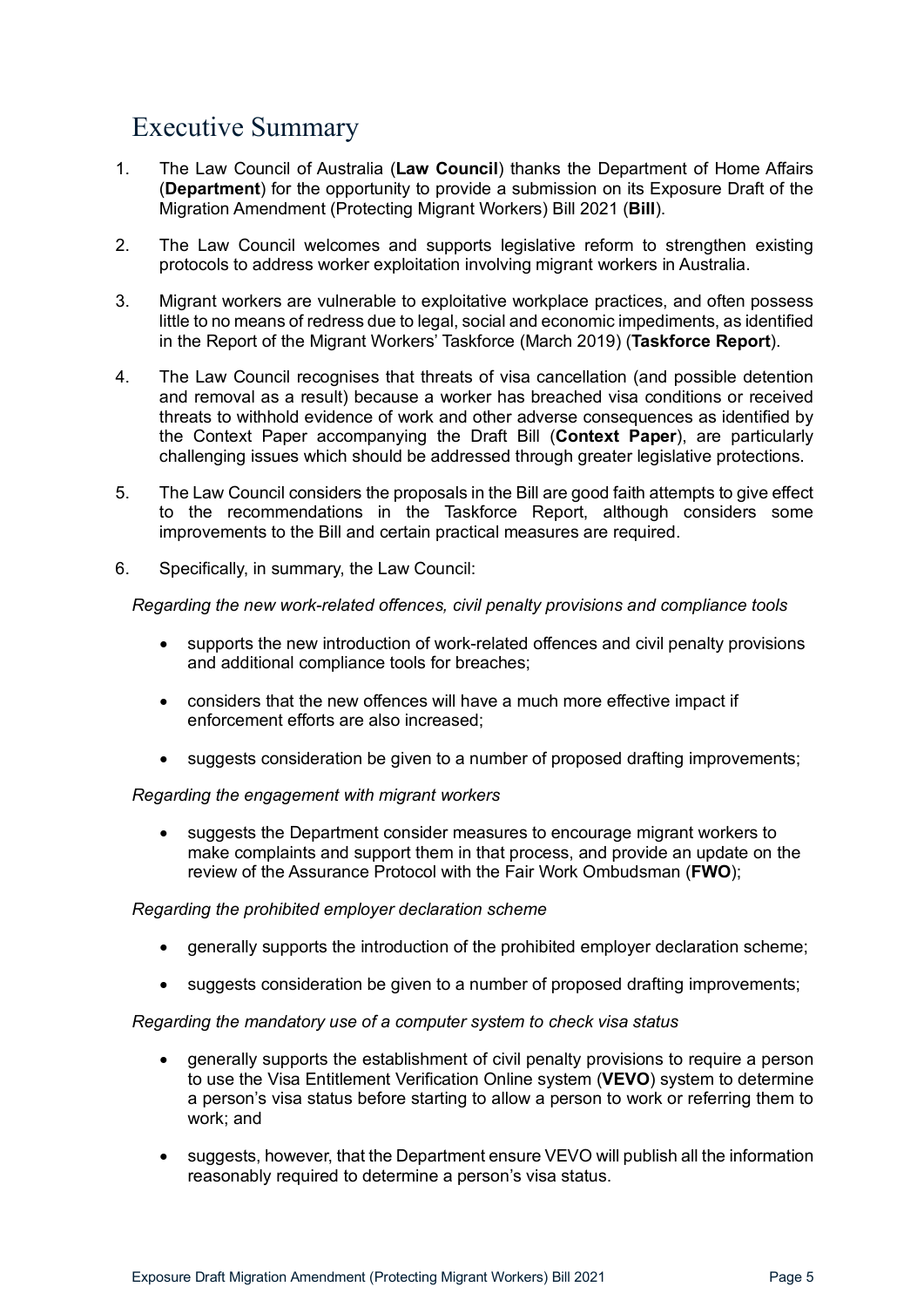# <span id="page-5-0"></span>Overview of the measures in the Bill

- 7. The draft Bill will amend the *Migration Act 1958* (Cth) (**Migration Act**) to create new criminal offences and civil penalties relating to the activities of employers of migrant workers, and introduce additional regulatory functions relating to the enforcement of work-related offences and provisions in the Migration Act.
- 8. Specifically, in summary, the Bill will:
	- create offences and civil penalties for prohibited conduct in which a person *coerces, or exerts undue influence or undue pressure on* a non-citizen to accept or agree to a work arrangement, either which will breach visa conditions or in order to avoid an adverse outcome (**coercion and undue influence prohibitions**);
	- increase the penalties which apply to existing offences and civil penalties which apply in situations where a person *allows* or *refers* an unlawful non-citizen to, or for, work or a person to work in breach of their visa conditions;
	- create a new power for the Minister to declare a person who has contravened a work-related requirement involving migrants to be a 'prohibited employer' and provide for civil penalties if a 'prohibited employer' employs additional non-citizens (**prohibition declaration scheme**);
	- provide for civil penalties for prohibited conduct in which a person allows or refers a non-citizen for work without determining whether the non-citizen has the required permission to work by using information from a prescribed computer system; and
	- introduce certain regulatory functions relating to the enforcement of work-related offences and provisions in the Migration Act, including enforceable undertakings and compliance notices.

# <span id="page-5-1"></span>New and existing work-related offences and penalty provisions

# <span id="page-5-2"></span>**Content of the law**

### <span id="page-5-3"></span>**New offences**

- 9. The new coercion and undue influence prohibitions are expressed in proposed sections 245AAA and 245AAB and summarised in table form in Attachment A.
- 10. Section 245AAA prohibits a person coercing or exerting undue pressure or influence on a non-citizen to accept or agree to a work arrangement in Australia which either results in the breach of 'work-related condition' or the visa holder reasonably believes would result in the breach of 'work-related condition'.
- 11. A work-related condition is a condition prohibiting or restricting work by a visa holder in Australia.<sup>[1](#page-5-4)</sup>
- 12. To commit an offence under section 245AAA, the person must:

<span id="page-5-4"></span><sup>&</sup>lt;sup>1</sup> Subsection 5(1) of the Migration Act.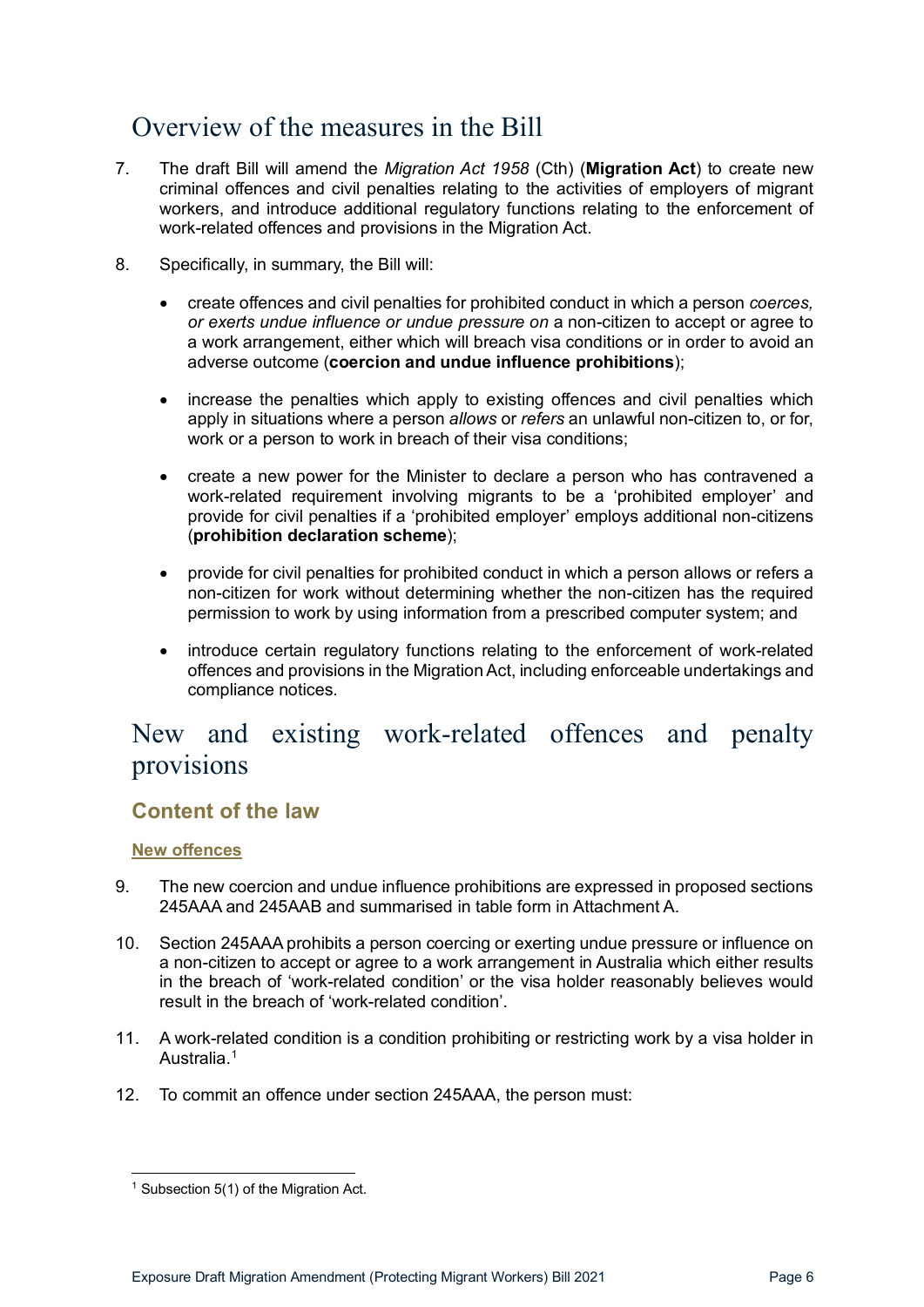- *intend* to coerce or exert undue pressure or influence on a visa holder to accept or agree to a work arrangement; and
- either *know* that, or be *reckless* to the risk that, the work arrangement will be a breach of a work-related condition.
- 13. The state of mind of such a person is irrelevant to their liability for a civil penalty all that matters is that the contravention has occurred.<sup>[2](#page-6-2)</sup>
- 14. Section 245AAB prohibits an employer coercing or exerting undue pressure or influence on a visa holder to accept or agree to a work arrangement in Australia which:
	- the visa holder believes they must accept to be able to satisfy a 'work-related visa requirement'; or
	- the visa holder believes they must accept to avoid 'an adverse effect on the noncitizen's immigration status under Division 1 [of Part 2 of the Migration Act]'.
- 15. A work-related visa requirement is a requirement under migration law to provide, in connection with a visa or visa application, information or evidence about work the noncitizen has undertaken in Australia. [3](#page-6-3)
- 16. The reference to 'a non-citizen's immigration status under Division 1' is to Division 1 of Part 2 of the Migration Act, which provides that a non-citizen in the migration zone is either a lawful non-citizen (because they hold a visa which is in effect)<sup>[4](#page-6-4)</sup> or is an unlawful non-citizen (because they do not hold a visa which is in effect).<sup>[5](#page-6-5)</sup>
- 17. Again, while mere contravention of section 245AAB gives rise to liability for a civil penalty provision, to commit an offence under section 245AAB, the person must:
	- *intend* to coerce or exert undue pressure or influence on a visa holder to accept or agree to a work arrangement; and
	- either *know* that, or be *reckless* to the risk that, the visa holder believes that they must accept or agree to the arrangement to satisfy a work-related visa requirement or avoid an adverse effect on their immigration status.

<span id="page-6-0"></span>**Increase to penalties for new offences**

18. The Bill will also introduce pecuniary penalties for the existing offences and increase the civil penalty provisions so that they are equivalent to the offences and civil penalty provisions inserted by the Bill.[6](#page-6-6)

#### <span id="page-6-1"></span>**New compliance tools**

19. The Bill will also introduce certain regulatory functions relating to the enforcement of work-related offences and provisions in the Migration Act. Specifically, it will:

<span id="page-6-2"></span><sup>2</sup> Ibid, section 486ZF.

<span id="page-6-3"></span><sup>&</sup>lt;sup>3</sup> Proposed subsection 245AAB(5) of the Migration Act as to be inserted by item 4 of Sch 1 to the Bill. .

<sup>4</sup> Section 13 of the Migration Act.

<span id="page-6-5"></span><span id="page-6-4"></span><sup>5</sup> Ibid, section 14.

<span id="page-6-6"></span><sup>6</sup> Items 22-32 of Schedule 1 to the Bill.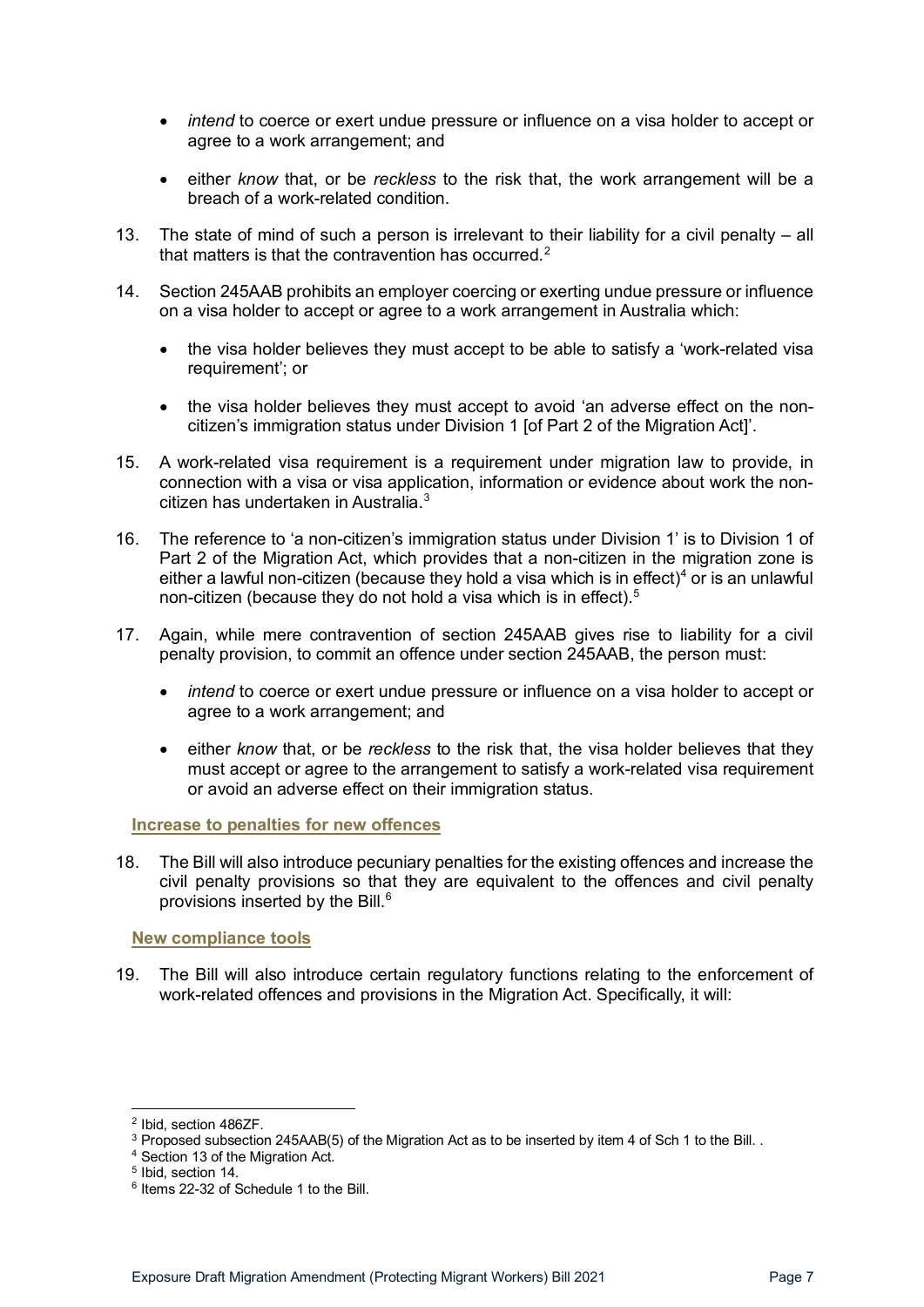- incorporate Part 6 of the *Regulatory Powers (Standard Provisions) Act 2014* (Cth) to enable 'work-related offences' and 'work-related provisions' in the Migration Act to be subject to the enforceable undertaking framework in that Part;
- permit the issuance of a compliance notice to a person an authorised officer reasonably believes that is engaging in, or has engaged in, conduct which would result in a work-related offence or contravention of a work-related provision.
- 20. A work-related offence is:
	- an offence against Subdivision C of Division 12 of Part 2 of the Migration Act, which includes the new coercion and undue influence offences as well as the existing offences in that subdivision which apply when a person allows or refers a non-citizen for work either in breach of visa conditions or who is an unlawful non-citizen; or
	- an offence against section 6 of the *Crimes Act 1914* (Cth) that relates to an offence against that Subdivision – which applies to an accessory after the fact; or
	- an ancillary offence (within the meaning of the *Criminal Code*) [7](#page-7-1) that is, or relates to, an offence against that Subdivision – which applies to attempts to commit an offence, incitement to commit and offence, and conspiracy to commit an offence.
- 21. A work-related provision is civil penalty provision in either Subdivisions C or E of Division 12 of Part 2 of the Migration Act – Subdivision E is the new scheme of civil penalties related to persons declared prohibited employers by the proposed Bill.

# <span id="page-7-0"></span>**Context**

- 22. According to the Context Paper published by the Department, the new coercion and undue influence prohibitions were introduced to address Recommendation 19 of the Taskforce Report. [8](#page-7-2)
- 23. Recommendation 19 states:

*It is recommended that the Government consider developing legislation so that a person who knowingly unduly influences, pressures or coerces a temporary migrant worker to breach a condition of their visa is guilty of an offence*.

- 24. This recommendation was made in the context of the Taskforce hearing of cases where employers have:
	- persuaded students to work longer hours than permitted (**scenario 1**); or
	- persuaded students to accept lower wages on the threat of reporting them for breaching the hours' restriction (**scenario 2**); or
	- rationed work and sought other benefits before signing off on completion of the three-month qualifying period applying to working holiday makers who wish to

<sup>7</sup> The Criminal Code, Schedule to the *Criminal Code Act 1995* (Cth).

<span id="page-7-2"></span><span id="page-7-1"></span><sup>8</sup> Department of Home Affairs, Migration Amendment (Protecting Migrant Workers) Bill 2021 EXPOSURE DRAFT – CONTEXT PAPER, < [https://www.homeaffairs.gov.au/reports-and-pubs/files/exposure-draft](https://www.homeaffairs.gov.au/reports-and-pubs/files/exposure-draft-bill/migration-amendment-context-paper.pdf)[bill/migration-amendment-context-paper.pdf>](https://www.homeaffairs.gov.au/reports-and-pubs/files/exposure-draft-bill/migration-amendment-context-paper.pdf), 4.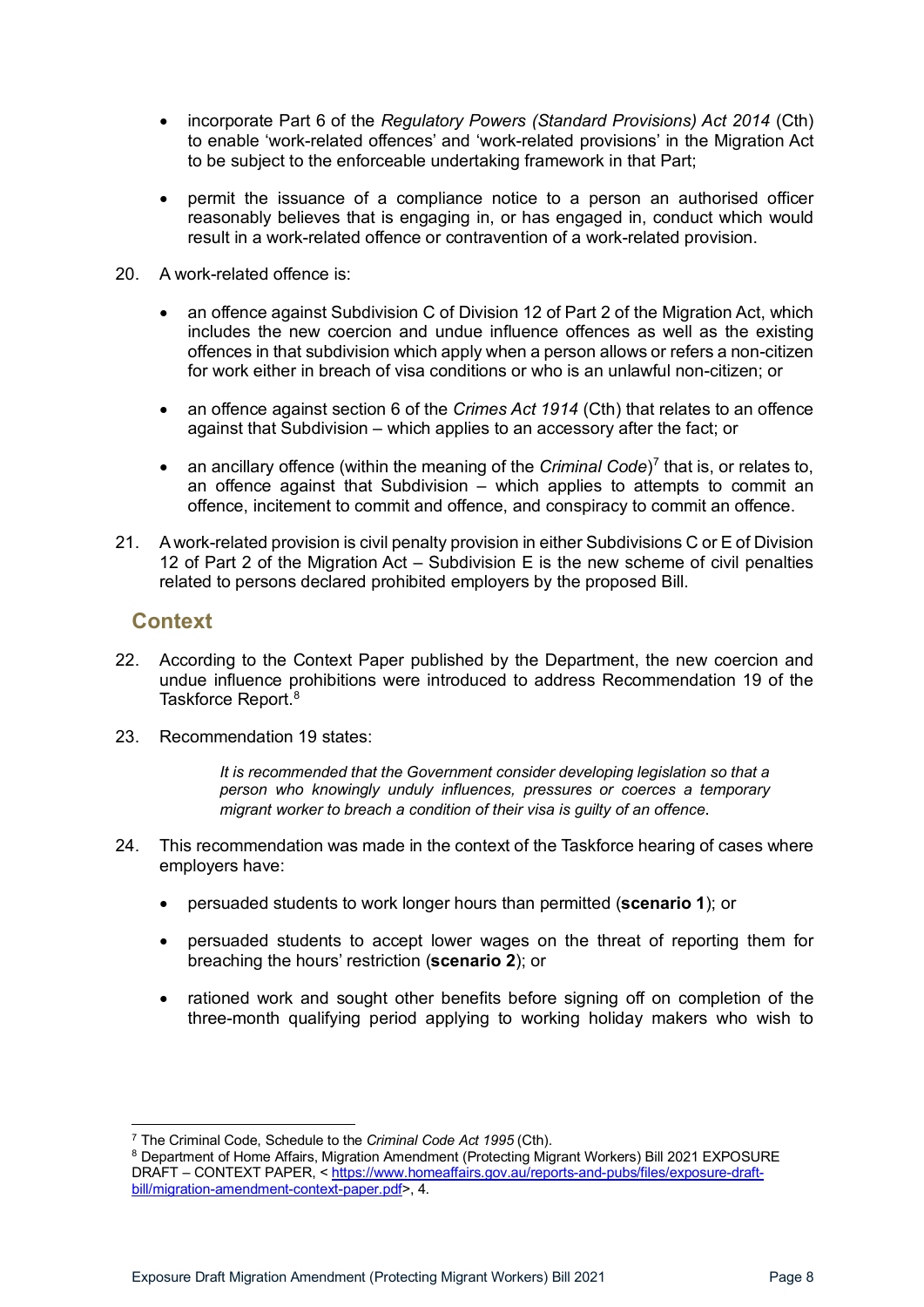benefit from a second year on a Working Holiday Maker (subclass 417 and 462) visa (**scenario 3**). [9](#page-8-3)

- 25. Recommendation 19 is effectively dealt with by one of the three coercion and undue influence prohibitions to be introduced by the Bill – specifically, the prohibition on an employer coercing a visa holder to agree to an arrangement that would breach visa criteria, such as working hours longer than permitted (scenario 1).
- 26. However, while the other two prohibitions are additional to Recommendation 19 itself, they capture conduct also identified by the Taskforce, but which do not come within the scope of the offence proposed in Recommendation 19, namely: a threat to report a breach of a visa requirement which would affect their immigration status (scenario 2) or withholding signature on work until an arrangement is agreed (scenario 3).

### <span id="page-8-0"></span>**Headline comments**

#### <span id="page-8-1"></span>**New offences and compliance tools are welcome**

- 27. The Law Council considers that the new offences and civil penalty provisions are consistent with the Taskforce recommendations and if enforced, will assist to address the migrant worker exploitation identified in the Taskforce Report.
- 28. The Law Council supports the introduction of pecuniary penalties for the existing offences and existing civil penalties so that they are equivalent to the new offences and civil penalties, which will increase deterrent capability.
- 29. The Law Council also welcomes the introduction of enforceable undertakings and compliance notices as additional compliance tools for breaches of work-related offences and civil penalty provisions. The Law Council notes that the Taskforce Report recommended the introduction of enforceable undertakings into the *Fair Work Act 2009* (Cth) (**Fair Work Act**), and welcomes the Department taking the proactive approach of also applying them to its work-related regulatory scheme in the Migration Act.
- 30. The Law Council also notes that Taskforce Report reported that compliance notices were not at that time extensively used by the FWO and that it had been suggested that this may in part be due to the requirement that the specified action remedy the direct effects of the contravention effectively,<sup>[10](#page-8-4)</sup> which 'requires the FWO to prove the contravention and quantify the underpayment before it can issue a compliance notice requiring an employer to repay the underpayment<sup>'.[11](#page-8-5)</sup>
- 31. The Law Council notes that the compliance notice scheme to be introduced by Part 6 of Schedule 1 to the Bill will not include that feature and instead will simply specify the 'action that the person must take, or must refrain from taking, to address the conduct'.[12](#page-8-6) The Law Council supports this approach.

<span id="page-8-2"></span>**Increased enforcement efforts are required**

32. The Law Council has received feedback from practitioners and its constituent bodies that while additional offences and increased penalties are important, increased investment and appetite for meaningful enforcement action in relation to the laws which

<span id="page-8-3"></span><sup>&</sup>lt;sup>9</sup> Professor Allan Fels AO and Professor David Cousins AM, Report of the Migrant Workers' Taskforce (March 2019), <<u>https://www.ag.gov.au/industrial-relations/publications/report-migrant-workers-taskforce</u>>, 123 and 20.<br><sup>10</sup> Ibid, 89<br><sup>11</sup> Subsection 716(2) of the *Fair Work Act 2009* (Cth).

<span id="page-8-4"></span>

<span id="page-8-6"></span><span id="page-8-5"></span><sup>&</sup>lt;sup>12</sup> See proposed 245ALB(2), proposed to be inserted into the Migration Act by item 38 of Schedule 1 to the Bill.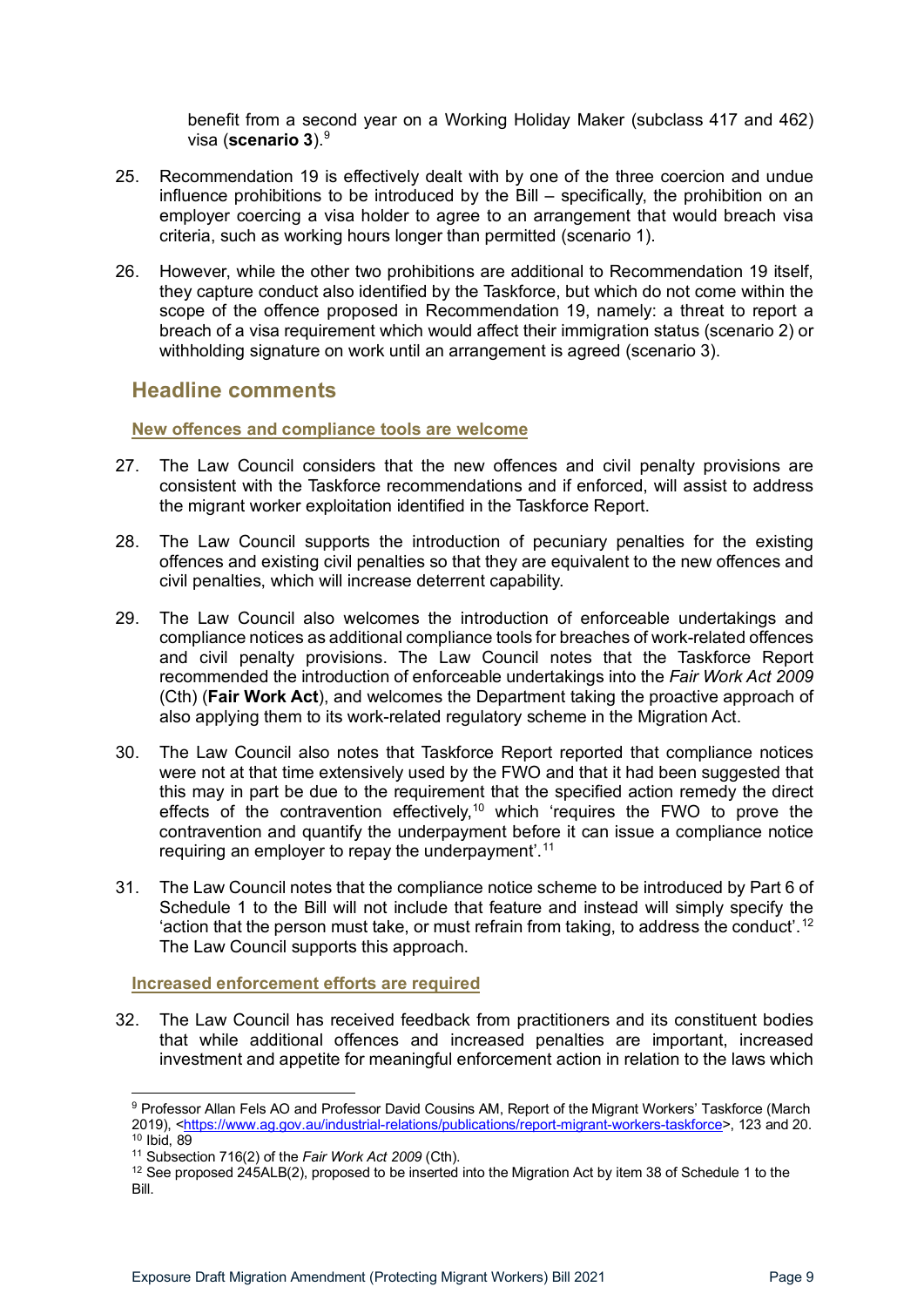already exist is required to achieve the public policy goals of reducing exploitation and abuse of temporary visa holders.

- 33. The feedback is that existing offences directed at protecting migrant workers are not being enforced, and the new offences will have much greater impact if enforcement efforts are increased.
- 34. Information provided by the Department under the *Freedom of Information Act 1982*   $(Cth)^{13}$  $(Cth)^{13}$  $(Cth)^{13}$  suggests that there were three investigations conducted in relation to the offence and civil penalty provisions in relation to work by non-citizens and sponsored visas in Subdivisions C and D of Part 12 of the of the Migration Act in the 2019-2020 and 2020- 2021: two were terminated and one resulted in an infringement notice.
- 35. Anecdotally, the Law Council is not aware of any criminal proceedings commenced by the Department in relation to the existing offences. The Law Council understands that the most likely outcome for an initial contravention is an 'Illegal Worker Warning Notice' (**IWWN**) as the Department generally prefers to educate, rather than sanction, first-time offenders. It understands that an Infringement Notice will be issued if further breaches occur, the amount of which depends on the severity of the breach and the organisation's history of engaging workers who do not hold a visa.
- 36. The Law Council understands that issuing of any of the above penalties (including an IWWN) usually leads to delays in visa processing and a request for further information issued seeking a response to why adverse information against the company is reasonable to disregard and should not prevent the grant of such visas.

#### **Recommendation**

• **The Law Council recommends that the Australian Government and relevant agencies, including the Department, increase investment in compliance and enforcement activities to ensure that the new and existing offences and civil penalties provide meaningful protection to migration workers.**

#### <span id="page-9-0"></span>**Greater support and resources for complainants**

- 37. The Law Council has received feedback from several practitioners that further measures are required to encourage or facilitate visa holders coming forward to report exploitation before a person's visa is cancelled for a breach of work conditions, as to do so may cause immediate detriment to their visa status. This is further explored in the later discussion about the prohibited employer scheme, which may further exacerbate this problem.
- 38. Further, practical suggestions to encourage complaints include making it easier and more cost effective for someone to pursue a claim for unpaid wages in the Federal Circuit Court and funding for the legal assistance sector so that workers can be educated and empowered to pursue these rights. As claims are difficult to pursue, and take a long time to be determined, and a migrant worker is at risk of having to leave the country (or choose to do so) before their claim is determined.
- 39. The Law Council understands that the Federal Circuit Court is currently largely reliant on the services of volunteer mediators in assisting to resolve small wage claims in the court. It has been reported to the Law Council that employees often have difficulty in

<span id="page-9-1"></span><sup>&</sup>lt;sup>13</sup> Freedom of Information Request FA 21/07/00914.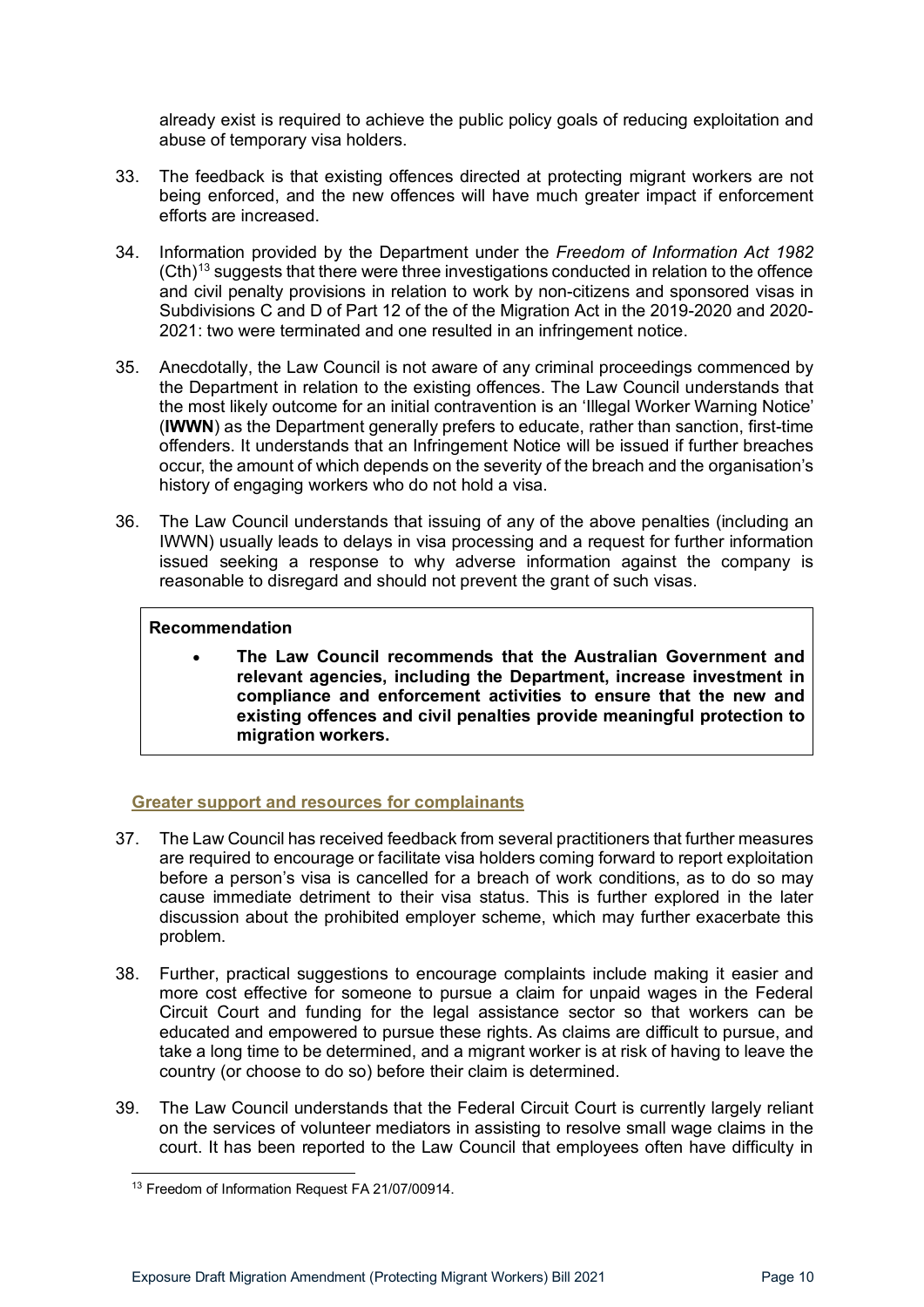accessing court forms and there is often considerable delay in the Federal Circuit Court's ability to deal with matters.

- 40. This issue was discussed at length in the Taskforce Report, with a recommendation that the Australian Government commission a review of the Fair Work Act to examine how it can become a more effective avenue for wage redress for migrant workers.[14](#page-10-0)
- 41. The Law Council supported<sup>15</sup> the amendments to the Fair Work Act which were initially to be made by Schedule 5 to the Fair Work Amendment (Supporting Australia's Jobs and Economic Recovery) Bill 2020 to permit referral of a small claim before a Court to the Fair Work Commission for conciliation, and, where the parties agree, arbitration.
- 42. Those amendments did not make it into the *Fair Work Amendment (Supporting Australia's Jobs and Economic Recovery) Act 2021* (Cth) and there is still not a referral power of that kind in the Fair Work Act. The Law Council maintains the position that a referral power of that kind would assist migrant workers resolution their wage claims.
- 43. The Law Council submission to the Senate Standing Committees on Education and Employment in respect of that Bill also noted that the capacity of the Fair Work Commission to resolve claims would be further enhanced if the Fair Work Commission could not only conciliate but also arbitrate such claims (other than with the permission of the parties).[16](#page-10-2)
- 44. The submission noted that recalcitrant employers who are refusing to pay wages due are unlikely to be affected by a system that obligates them to attend a conciliation but does not contain the power to require them to pay.
- 45. Where the Fair Work Commission has a power to arbitrate, the very existence of that power is more likely to lead to agreed outcomes in conciliation. That is for two reasons. First, a party knows there is no point maintaining an unreasonable position. Second, the parties know that if they do not reach agreement there is the potential for an outcome to be forced upon them which they may find less attractive.
- 46. The Law Council understands this is largely a matter for the FWO. However, the Law Council suggests consideration be given to addressing these kinds of issues in the Assurance Protocol between the FWO and the Department.
- 47. Recommendation 21 of the Taskforce Report, which was published in March 2019, recommends that the FWO and the Department review, within 12 months, the effectiveness of the Assurance Protocol. The Context Paper suggests that recommendation will be addressed separately. It is unclear whether the review has occurred or is ongoing.
- 48. The Law Council has received feedback that:
	- there is low public awareness of both the existence of the Assurance Protocol and the way in which it operates;

<sup>14</sup> Professor Allan Fels AO and Professor David Cousins AM, n 9, 93-97.

<span id="page-10-2"></span><span id="page-10-1"></span><span id="page-10-0"></span><sup>15</sup> Law Council of Australia, *Submission to the Senate Standing Committees on Education and Employment on the Fair Work Amendment (Supporting Australia's Jobs and Economic Recovery) Bill 2020*, 5 February 2021, [<https://www.lawcouncil.asn.au/publicassets/6e68dce7-5c6b-eb11-9439-005056be13b5/3955%20-](https://www.lawcouncil.asn.au/publicassets/6e68dce7-5c6b-eb11-9439-005056be13b5/3955%20-%20Fair%20Work%20Amendment%20Bill%202020.pdf) [%20Fair%20Work%20Amendment%20Bill%202020.pdf>](https://www.lawcouncil.asn.au/publicassets/6e68dce7-5c6b-eb11-9439-005056be13b5/3955%20-%20Fair%20Work%20Amendment%20Bill%202020.pdf), [103]-[107]. 16 Ibid.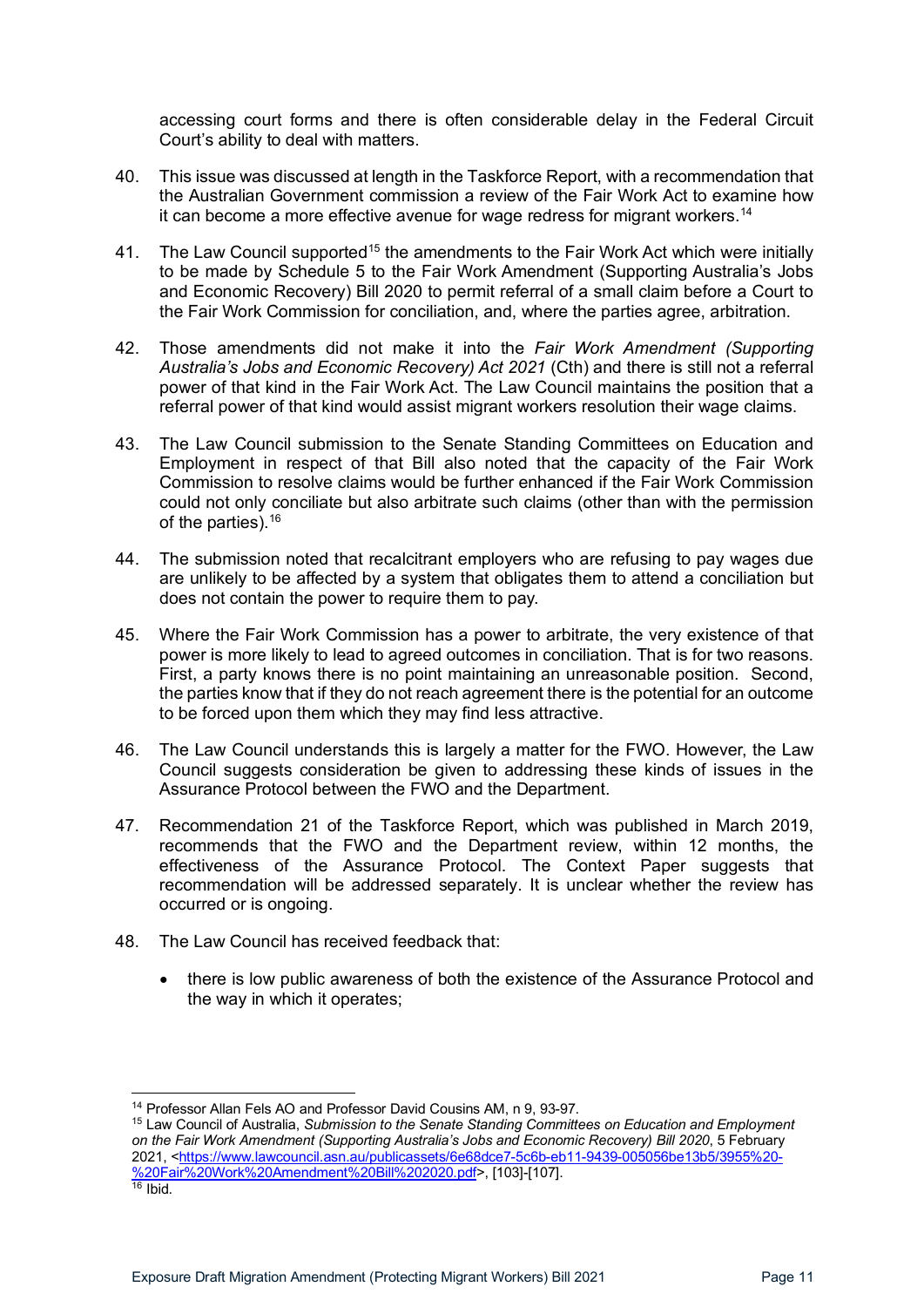- the Assurance Protocol, as it is currently promoted, does not provide sufficient certainty for visa holders in alleviating their fear of visa cancellation, in order to achieve its intended purpose of facilitating more active workplace complaints;
- the Assurance Protocol would benefit from more extensive publicity as well as further clarity regarding the scope of protection it provides.
- 49. The Law Council would welcome further timely developments on the recommended review of the Assurance Protocol.

#### **Recommendation**

- **The Law Council recommends the Department, working with the FWO:**
	- **consider measures to encourage migrant workers to make complaints and support them in that process; and**
		- expedite the review of the Assurance Protocol.

# <span id="page-11-0"></span>**Analysis**

50. The offence provisions are copied here in full, for ease of reference during the discussion.

#### **245AAA Coercing etc. a non-citizen to breach work-related conditions**

- (1) A person (the *first person*) contravenes this subsection if:
	- (a) the first person coerces, or exerts undue influence or undue pressure on, a noncitizen to accept or agree to an arrangement in relation to work; and
	- (b) that work is carried out, or is to be carried out, by the non-citizen in Australia, whether for the first person or someone else; and
	- (c) as a result of the arrangement:
		- (i) the non-citizen breaches a work-related condition; or
		- (ii) there are reasonable grounds to believe that, if the non-citizen were to accept or agree to the arrangement, the non-citizen would breach a work-related condition.

#### **245AAB Coercing etc. a non-citizen by using migration rules**

- (1) A person (the *first person*) contravenes this subsection if:
	- (a) the first person coerces, or exerts undue influence or undue pressure on, a noncitizen to accept or agree to an arrangement in relation to work; and
	- (b) that work is carried out, or is to be carried out, by the non-citizen in Australia, whether for the first person or someone else; and
	- (c) the non-citizen believes that, or there are reasonable grounds to believe that, the non-citizen must accept or agree to the arrangement:
		- (i) to satisfy a work-related visa requirement; or
		- (ii) to avoid an adverse effect on the non-citizen's immigration status under Division 1.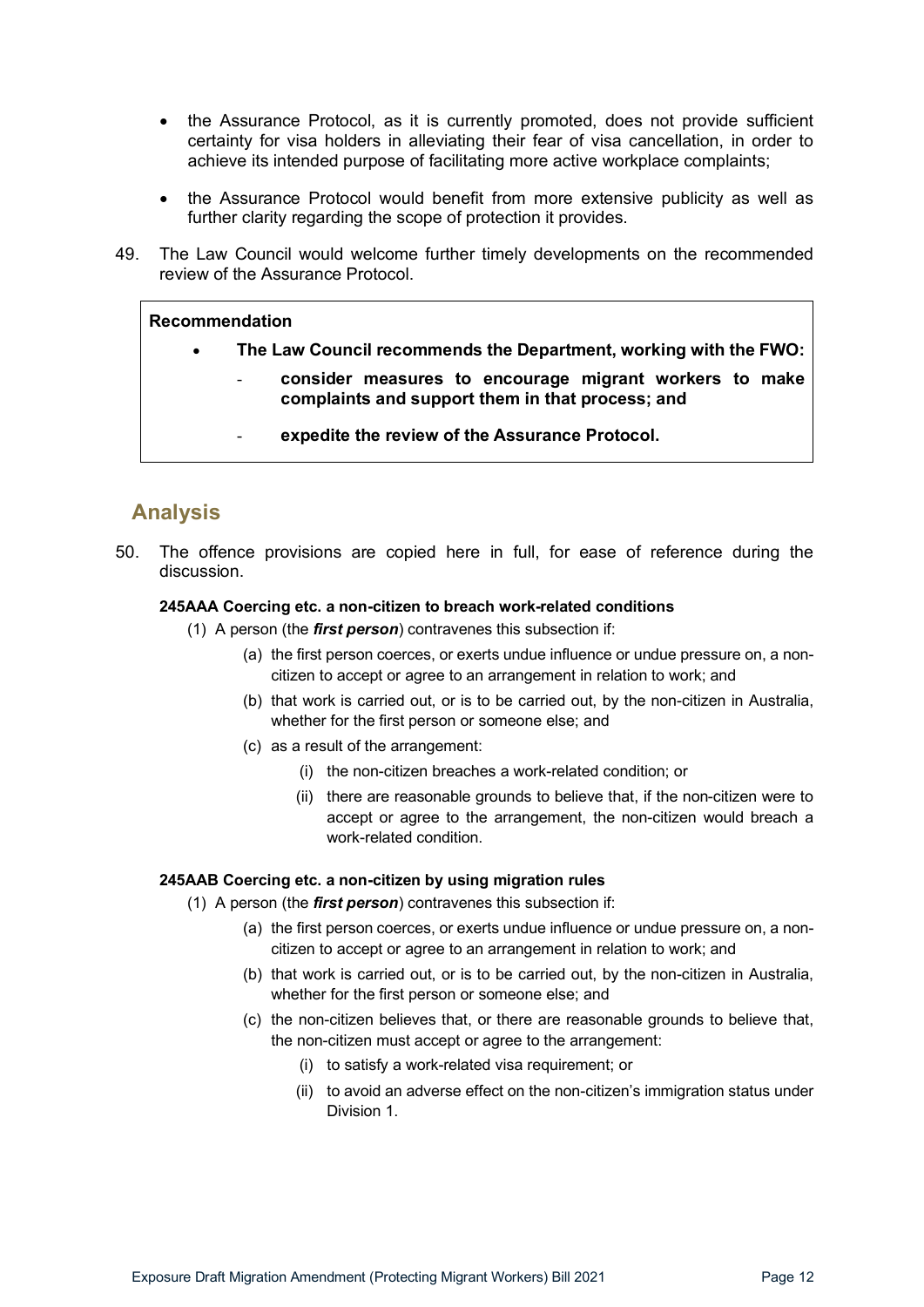#### <span id="page-12-0"></span>**'Undue' pressure or influence**

- 51. The first limb of all three coercion and undue influence prohibitions is that a person (intentionally) coerces or exerts undue influence or undue pressure on a non-citizen to accept or agree to an arrangement in relation to work.
- 52. The Law Council queries whether the term 'undue' is needed for all of the coercion and undue influence offences. If the qualifier 'undue' is not strictly necessary to give effect to the intended policy outcome, then its inclusion could create a risk of unnecessarily complicating prosecutions and allowing culpable conduct to go unpunished.
- 53. The Macquarie Dictionary defines 'undue' in the context of exerting undue influence as 'not proper, fitting, or right; unjustified'.[17](#page-12-1)
- 54. There may be a question about the necessity of including the term 'undue' in relation to proposed section 245AAA, which relates to work arrangements which would breach a work-related condition.
- 55. That is, if an employer knows that, or is reckless to the risk that, the proposed work arrangement will cause the visa holder to breach a work-related condition (eg, by working more hours than permitted), then arguably any degree of influence or pressure exerted to accept or agree to that arrangement could fairly be characterised (as a matter of policy) as being undue, and meritorious of criminal sanction.
- 56. If not, there would be no discernible benefit from separately and additionally requiring the prosecution to establish, to the criminal standard of proof, that the particular degree of 'influence' or 'pressure' exerted on the employee was 'undue' for the purpose of ss 245AAA(1)(a).
- 57. In fact, requiring proof of the physical element of 'undue' influence or pressure paragraph 245AAA(1)(a) may have the effect of allowing morally culpable conduct to go unpunished, because of the following circumstances:
	- the policy position noted above—namely, a view that culpability should, as a matter of policy, be established where a person knows of, or is reckless in relation to whether, the work arrangement will put an employee in breach of a work-related condition;
	- a potential argument that the concept of 'intentional undue influence / pressure' for the purpose of ss 245AAA(1)(a) necessarily requires knowledge that the degree of influence or pressure is 'undue';
	- the presence of the word 'undue' in para  $(1)(a)$ , despite the elements in para  $(1)(c)$ , might be taken to evince an intention that 'undue' influence or pressure must necessarily be constituted by something other than knowledge or recklessness in relation to the circumstances in which the intentional conduct occurs, otherwise there would be duplication in the elements of the offence as between paras (1)(a) and (1)(c). That is, the result would be that influence or pressure cannot be proven to be 'undue' merely because the employer knows or is reckless that the proposed work arrangement they are actively trying to entice the employee to accept would breach the employee's work-related visa condition.

<span id="page-12-1"></span><sup>&</sup>lt;sup>17</sup> Concise Macquarie Dictionary, (8<sup>th</sup> ed) 'undue'.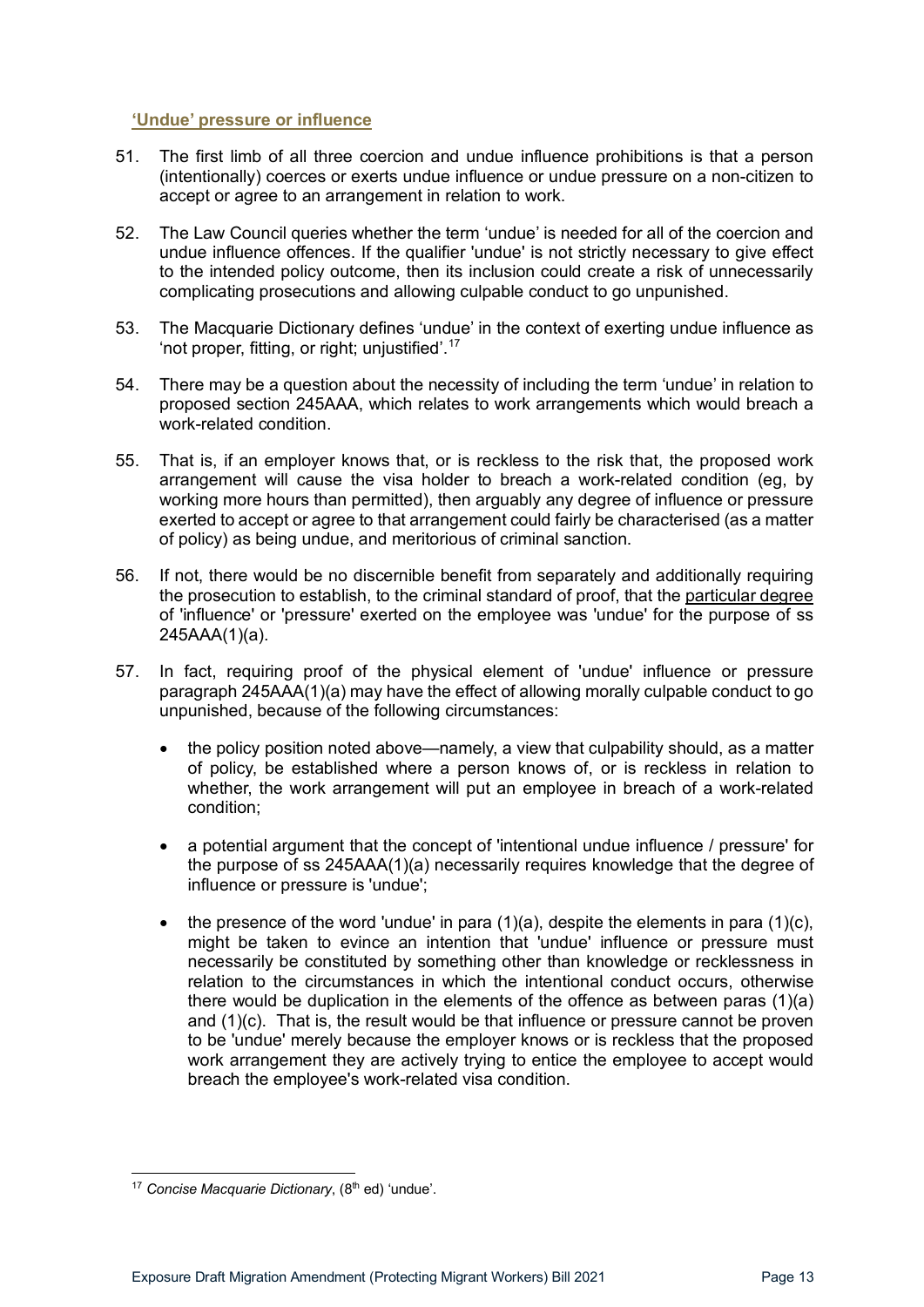- 58. Under the current drafting, the term 'undue' arguably has more work to do in relation to the prohibitions effected by proposed section 245AAB.
- 59. In section 245AAB, the work arrangement need not *itself* give rise to a breach of a visa condition. What matters for the offence is that the visa holder feels pressure to accept or agreement to the arrangement in order to *avoid* some other detriment – an adverse effect on their visa status or the non-satisfaction of a work requirement. In this way the *intention* to apply pressure on the visa holder and the *extent* of the pressure – factors which go to whether the pressure or influence is 'undue' – are arguably necessary aspects of the offence.
- 60. Indeed, there may be work arrangements which a visa holder believes they must accept in order to avoid an adverse effect on their immigration status or to satisfy a work-related visa requirement regarding which an employer is able to exert a proper or justified level of pressure or influence to accept. For example, work arrangements which themselves are necessary to maintain a person's immigration status or which themselves must be completed in order to satisfy a work-related visa requirement.
- 61. The Law Council notes that this issue may have arisen because ss 245AAA(1) and 245AAB(1) are dual civil and criminal penalty provisions by reason of subsections (2) and (4) of each section. However, as noted, only the criminal offence provisions apply fault elements (see s 486ZF). Hence, in the case of the civil penalty provisions there may be some basis for retaining the qualifier 'undue' in relation to the degree of influence or pressure.

#### **Recommendation**

• **The Law Council recommends that consideration be given to whether the qualifier 'undue' is required or desirable in paragraph 245AAA(1)(a) as that paragraph applies in relation to the offence imposed by subsection 245AAA(2).** 

#### <span id="page-13-0"></span>**Scope of the offences**

- 62. The new provisions, particularly as they operate as civil penalty provisions, could apply to non-employers.
- 63. This results primarily from (b) of both offences which provides that the work need not be carried out 'for' the person who exerted the coercion or pressure – it could be carried out for that person *or* someone else.
- 64. The Taskforce Report recommended that the offences apply to employers.<sup>[18](#page-13-1)</sup> The Law Council understands these provisions may be designed to capture persons who recruit a person to work for other persons. However, they could technically apply to a family member, friend or acquaintance.
- 65. This is less likely to be an issue for the operation of these provisions as offences, because the fault element for paragraph (c) for each provision is knowledge or recklessness. In relation to section 245AAA, for example, that family member or friend would need to know or be recklessness to the fact that there are reasonable grounds to believe that, if the person were to accept or agree to the arrangement, the person would breach a work-related condition.

<span id="page-13-1"></span><sup>18</sup> Ibid, 123.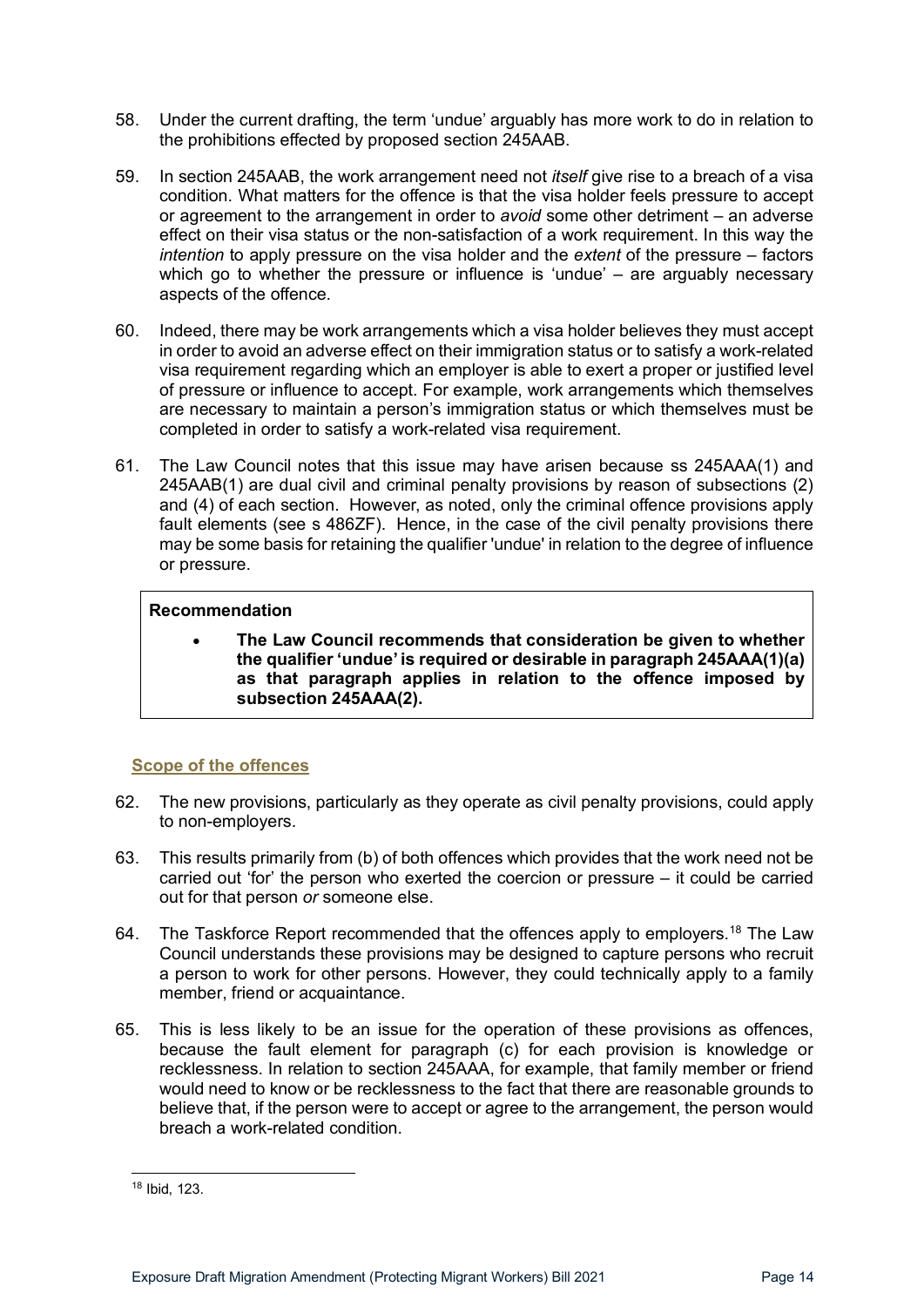- 66. However, when imposed as civil penalty provisions that fault element does not apply.
- 67. The Law Council suggests that the objective of these provisions should be clarified. If the intention is that the offences should only capture employers or their agents, then the provisions will need to amended. One suggestion is possibly amending (a) of each provision to draw some nexus between the worker and the person applying the coercion or pressure – perhaps some reference to the second person 'offering' the work or in some way being responsible for the offering or arranging the work. Proposed paragraph 245AA(1)(aa) will add to an existing 'overview' section, by describing offences and civil penalties to be inserted into Subdivision C of Part 12 of the Migration Act.

#### **Recommendation**

• **The Law Council recommends that consideration be given to whether amendments are required to ensure the new offences and penalties only apply to employers.** 

#### <span id="page-14-0"></span>**Inconsistency in language**

- 68. It is clear that subparagraph 245AA(1)(aa)(ii) is intended to describe the prohibition in subparagraph 245AAB(1)(c)(i). However, there appears to be an inconsistency between the two.
- 69. Subparagraph 245AAB(1)(c)(i) provides that the prohibited conduct will occur when the visa holder believes, or there are reasonable grounds to believe, they must accept or agree to the work arrangement *to satisfy* a work-related requirement.
- 70. However, subparagraph 245AA(1)(aa)(ii) describes the prohibited conduct as occurring when a work arrangement would result in the person *not being able to satisfy* a work-related requirement.
- 71. That is:
	- the prohibited conduct as described in subparagraph  $245AAB(1)(c)(i)$  is in effect coercion/pressure to accept a work arrangement *to avoid* the person not being able to satisfy a work-related requirement;
	- whereas the description in subparagraph 245AA(1)(aa)(ii) suggests the prohibited conduct is coercion/pressure to accept a work arrangement that *would result in* the person not being able to satisfy a work-related requirement
- 72. This inconsistency is material an 'overview' provision like section 245AA is used to inform an interpretation of the content of the prohibitions themselves. This inconsistency could result in ambiguity as to the content of the prohibitions and complicate prosecutions.

#### **Recommendation**

• **The Law Council recommends that consideration be given to redrafting subparagraph 245AA(1)(aa)(ii) so that it is consistent with the provision it is describing: subparagraph 245AAB(1)(c)(i).**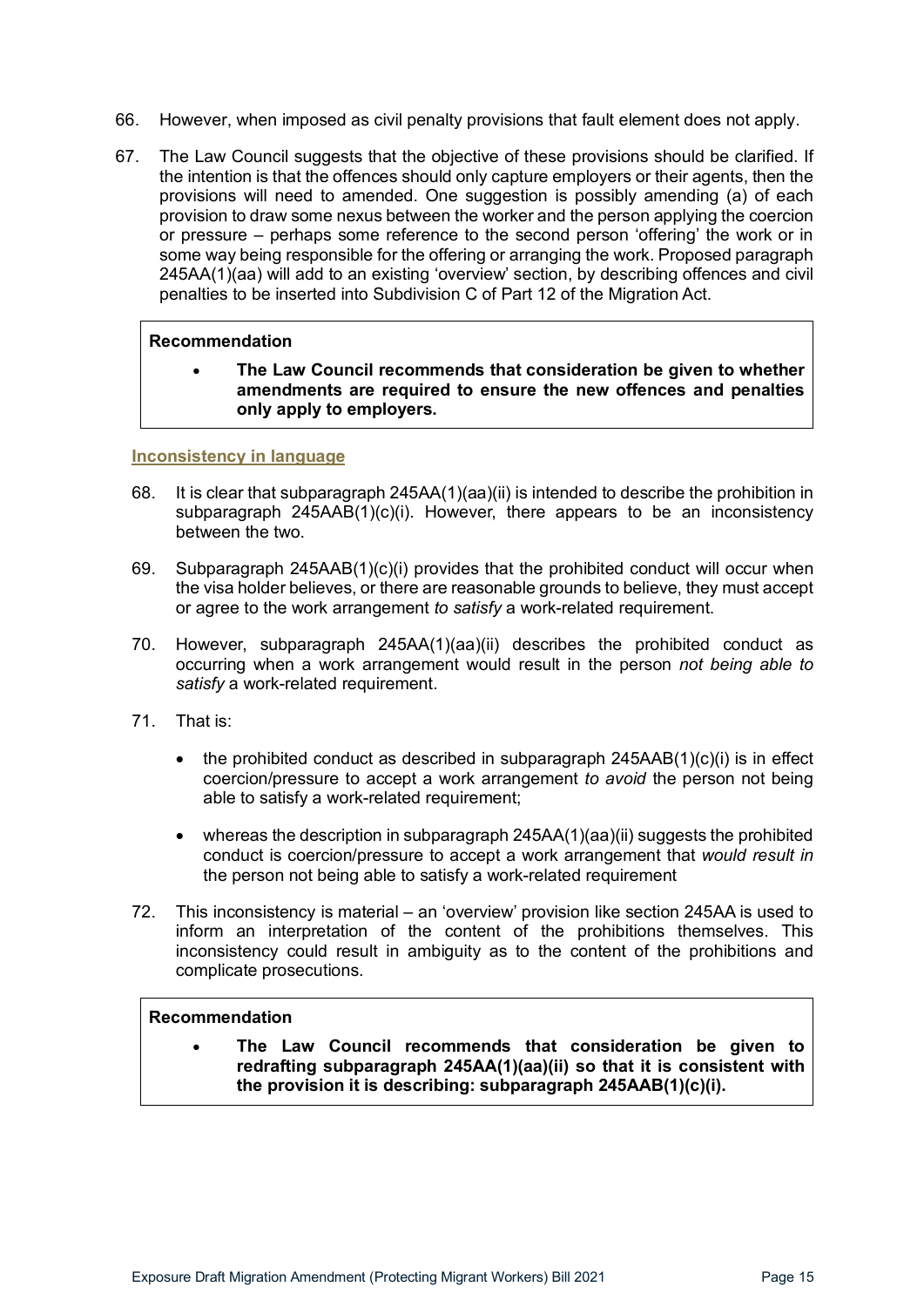#### <span id="page-15-0"></span>**Construction of subparagraph 245AAA(1)(c)(ii)**

- 73. From a drafting perspective, the Law Council queries whether it may be preferable to separate subparagraph 245AAA(1)(c)(ii) into a new stand-alone paragraph which does not turn on the factual condition 'as a result of the arrangement'.
- 74. At present, combined with the chapeau, subparagraph 245AAA(1)(c)(ii) reads 'as a result of the arrangement … there are reasonable grounds to believe that, if the noncitizen were to accept or agree to the arrangement, the non-citizen would breach a work-related condition'.
- 75. Firstly, there is a tension in the language here the phrase 'as a result of the arrangement' may suggest the arrangement has been agreed and enacted, whereas the phrase 'if the non-citizen were to accept or agree to the arrangement' suggests it is anticipated that subparagraph  $245AAA(1)(c)(ii)$  will apply in circumstances where the offered arrangement is not accepted and is instead reported before it is accepted or enacted.
- 76. Secondly, even if the phrase 'as a result of the arrangement' can be read to be 'as a result of the arrangement [offered by the employer]', there may be circumstances where a visa holder's reasonable belief derives from other factors aside from the terms of the arrangement itself.
- 77. The Law Council considers that there is a risk that that applying the chapeau in (c) to the element in subparagraph (ii) could unnecessarily complicate this aspect of the offence provision, which in the worse-case scenario may risk culpable conduct going unpunished because of a technicality. Namely, on the present drafting of proposed subparagraph 245AA(1)(c)(ii), the prosecution would have to prove, beyond reasonable doubt, that the defendant employer either knew or was reckless in relation to both of the following (the first matter alone would not be enough):
	- there are reasonable grounds to believe that the person's acceptance/agreement to the arrangement would breach a work-related visa condition; and
	- there was a causal linkage between:
		- o the arrangement: per the chapeau to paragraph (c), and
		- $\circ$  acceptance or agreement to the arrangement and breach of the visa condition: per subparagraph (ii).
- 78. It's not clear what, if anything, requiring proof of this causal link in the second dot point above is intended to achieve, as distinct to simply requiring proof of the employer's recklessness as to the likely result of the employee's acceptance of the proposed work arrangement.

#### **Recommendation**

- **The Law Council recommends that:**
	- **consideration be given to whether there is any policy reason for requiring there to be a causal link between an arrangement and the belief that acceptance or agreement to the arrangement would result in the breach of visa condition;**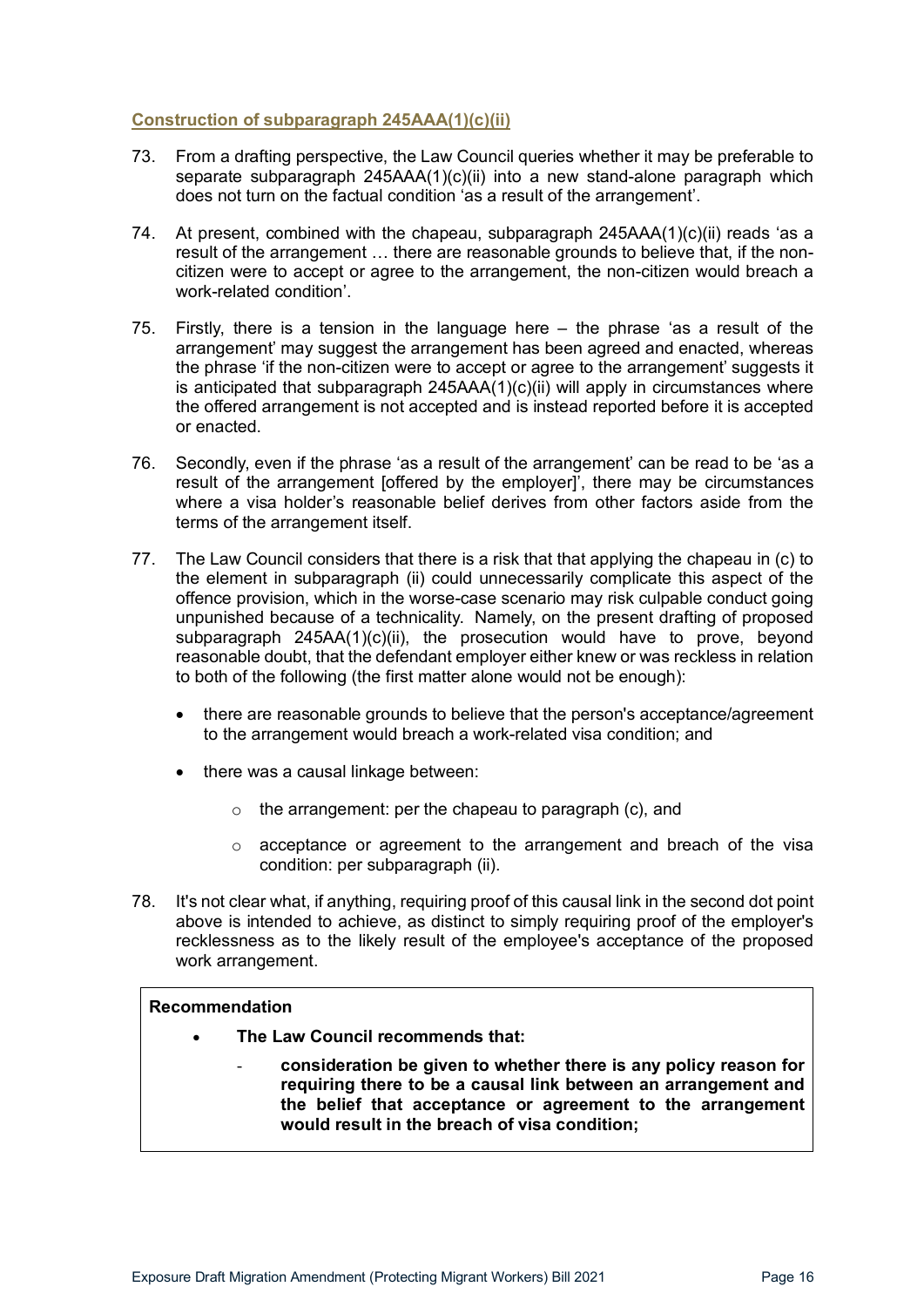#### - **if not, consideration be given to separating subparagraph 245AAA(1)(c)(ii) into a new stand-alone paragraph which does not turn on the factual condition 'as a result of the arrangement'.**

#### <span id="page-16-0"></span>**Retrospective operation**

- 79. Item 40 of Schedule 1 provides that the compliance notice scheme introduced by Part 6 will apply in relation to conduct (including an omission) occurring before, on or after 27 of the commencement of this Schedule.
- 80. The Context Paper provides no reason for this position. Laws imposing additional obligations and consequences should be prospective unless appropriately justified. The Law Council expects that these provisions may be made retrospective as they are less onerous that other compliance management tools but suggests this be clarified.

#### **Recommendation**

• **The Law Council recommends that a justification making Part 6 retrospective be given in the explanatory material. If the approach is not expected to operate beneficially, the Part should not operate retrospectively**.

# <span id="page-16-1"></span>Prohibited employer declaration scheme

### <span id="page-16-2"></span>**Content**

- 81. Part 2 of the Bill will include provisions which will empower the Minister for Home Affairs to declare a person to be a prohibited employer (**prohibited employer declaration power**) for a period specified in the declaration.
- 82. A person who is a prohibited employer:
	- who starts to employ, or has a material role in a decision of a body corporate to employ, a non-citizen who does not hold a visa or holds a visa other than a permanent visa, is liable to a civil penalty;  $19$
	- is required to give the Department certain information about persons they employ within the period of 12 months from when they stopped being a prohibited employer.<sup>[20](#page-16-4)</sup>
- 83. The Minister's power to declare a person to be a prohibited employer is only available if person is:
	- an approved sponsor who is subject to a bar for a specified period under paragraphs 140M(1)(d) or (d) of the Migration Act;
	- convicted of a work-related offence under the Migration Act;
	- subject to a civil penalty order for a work-related provision in the Migration Act; or

<span id="page-16-3"></span><sup>&</sup>lt;sup>19</sup> Proposed 245AYE of the Migration Act, to be inserted by item 9 of Schedule 1 to the Bill.

<span id="page-16-4"></span> $20$  Proposed 245AYG of the Migration Act, to be inserted by item 9 of Schedule 1 to the Bill.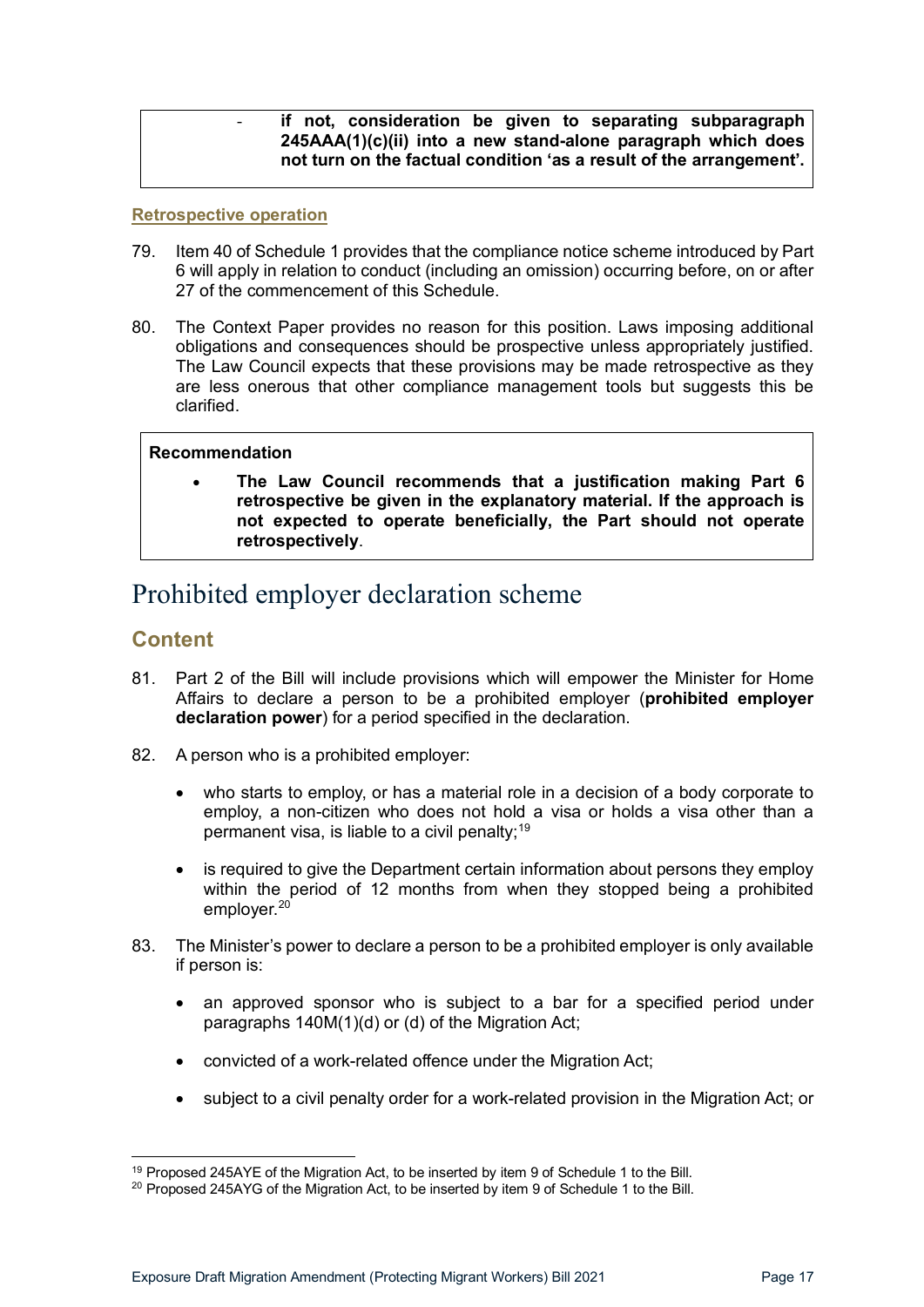- subject to an order made under the Fair Work Act for contravention of certain listed civil penalty provisions under that Act, where the contravention is in relation to a non-citizen.
- 84. The Minister must publish information (including personal information) about prohibited employers on the Department's website and is not required to remove the information when the person stops being a prohibited employer. $21$
- 85. The proposed amendments would provide for an exhaustive statement of the natural justice hearing rule in relation to a decision to declare a person a prohibited employer<sup>[22](#page-17-2)</sup> and provide for applications to be made to the Administrative Appeals Tribunal for review of such a decision.<sup>[23](#page-17-3)</sup>

### <span id="page-17-0"></span>**Context**

- 86. According to the Context Paper published by the Department, the new prohibited employer declaration power was introduced to address Recommendation 20 of the Taskforce Report.<sup>[24](#page-17-4)</sup>
- 87. Recommendation 20 states:

*It is recommended that the Government explore mechanisms to exclude employers who have been convicted by a court of underpaying temporary migrant workers from employing new temporary visa holders for a specific period.* 

88. This recommendation was drawn from New Zealand law. The Taskforce Report describes this New Zealand scheme as follows:<sup>[25](#page-17-5)</sup>

> *Under the new measures, the New Zealand Labour Inspectorate can provide the Immigration New Zealand agency with a list of non-compliant employers who have been issued a penalty for breach of employment standards. These employers then face a set stand-down period, preventing them from recruiting migrant workers in a sponsored arrangement for a specified period, depending on the severity of the breach.*

89. Later in the Taskforce Report, it is stated that:<sup>[26](#page-17-6)</sup>

*… more consideration needs to be given to the possibility of a New Zealand style banning scheme covering the employment of temporary migrant workers. This would impose sanctions on employers engaging migrant workers if the employers were found to have engaged in wage exploitation practices against migrant workers. It should desirably go beyond the New Zealand scheme in covering employers of non-sponsored as well as of sponsored migrant workers.*

90. Although not specified in the Taskforce Report, it appears the New Zealand law in question are immigration instructions (**NZ immigration instructions**) made by the Minister (for the purposes of that Act) under section 22 of the *Immigration Act 2009*  (NZ).

 $21$  Proposed 245AYF of the Migration Act, to be inserted by item 9 of Schedule 1 to the Bill.

<span id="page-17-1"></span><sup>&</sup>lt;sup>22</sup> Proposed 245AYH of the Migration Act, to be inserted by item 9 of Schedule 1 to the Bill.

<span id="page-17-4"></span><span id="page-17-3"></span><span id="page-17-2"></span><sup>&</sup>lt;sup>23</sup> Proposed 245AYD of the Migration Act, to be inserted by item 9 of Schedule 1 to the Bill.<br><sup>24</sup> Department of Home Affairs, n 8, 4.

<sup>&</sup>lt;sup>25</sup> Professor Allan Fels AO and Professor David Cousins AM, n 9, 121

<span id="page-17-6"></span><span id="page-17-5"></span><sup>26</sup> Ibid, 124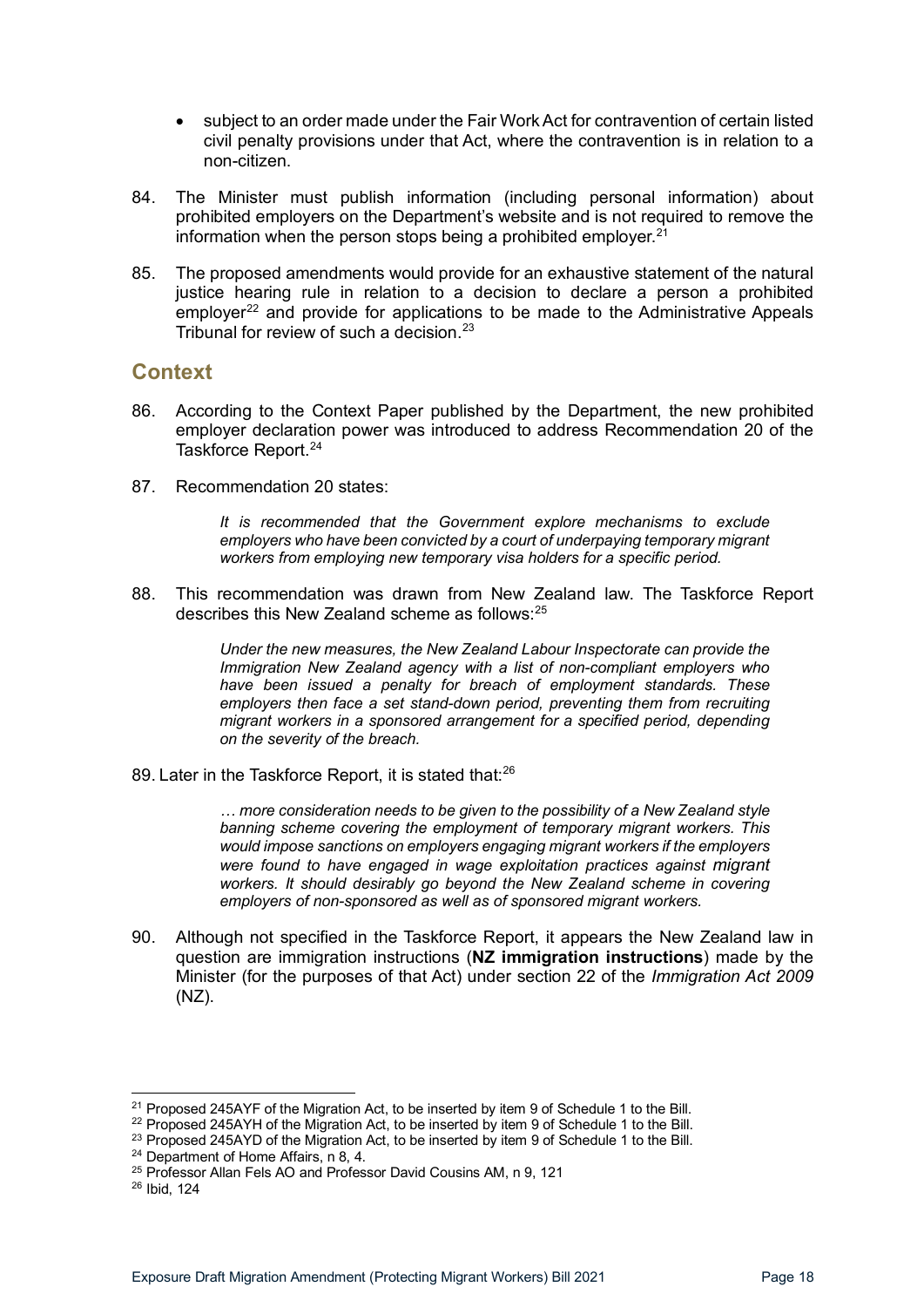- 91. Specifically, under the NZ immigration instructions, an employer who supports a visa application or provides an offer of employment in support of an application must have a history of compliance with employment law.<sup>[27](#page-18-4)</sup>
- 92. Employers are considered to not have a history of compliance with employment law if they are included on a list of non-compliant employers maintained by the Labour Inspectorate. The rules for inclusion on the list are set out in Appendix 10 of the New Zealand immigration instructions.
- 93. Appendix 10 provides that an employer is non-compliant when they have been subject to a particular enforcement action and prescribes the period of time they are stooddown for each kind of action, with the lengthiest stand-down period 24 months.

### <span id="page-18-0"></span>**Headline comments**

#### <span id="page-18-1"></span>**Prohibited employer declaration scheme is welcome**

- 94. The Law Council generally welcomes the introduction of this scheme and the inclusion of a natural justice scheme and merits review for declarations.
- 95. The proposed scheme will, as recommended by the Taskforce Report, go further that the New Zealand law and apply to temporary non-sponsored visa holders. The Law Council supports this approach – the agriculture, hospitality, and retail industries rely heavily on non-sponsored visa holders and this will be an incentive for them to address their non-compliance. The Law Council anticipates that this will be a challenge to regulate and suggests the Department consider compliance tools to monitor prohibited employers, beyond the publication of their details.

# <span id="page-18-2"></span>**Analysis**

#### <span id="page-18-3"></span>**The scope of the Ministerial discretion**

- 96. The Law Council supports the inclusion of a discretionary power to declare a person to be a prohibited employer to enable the circumstances surrounding the contravention to be considered.
- 97. However, under the proposed amendments, the Minister's discretion to declare a person to be a prohibited employer would not be expressly confined. The Migration Act would not set out criteria which applies to a decision to make such a declaration and would instead empower the Governor-General to make regulations prescribing such criteria.
- 98. There are no express criteria or limits as to the regulations which may be prescribed for the purposes of this provision – the power to prescribe such criteria is confined only by the general principle that the regulations be consistent with the Act. $^{28}$
- 99. In addition, there is no statutory limit or even guidance on the length of period that a Minister could declare a person to be a prohibited employer. Further, the length of that period does not appear to be a matter capable of being constrained by any criteria prescribed in the regulations.

 $27$  R5.110 of the Immigration New Zealand (INZ) Operational Manual,  $\leq$ 

<span id="page-18-4"></span>[https://www.immigration.govt.nz/opsmanual/#64549.htm>](https://www.immigration.govt.nz/opsmanual/#64549.htm).

<span id="page-18-5"></span> $28$  Subsection 504(1) of the Minister Act.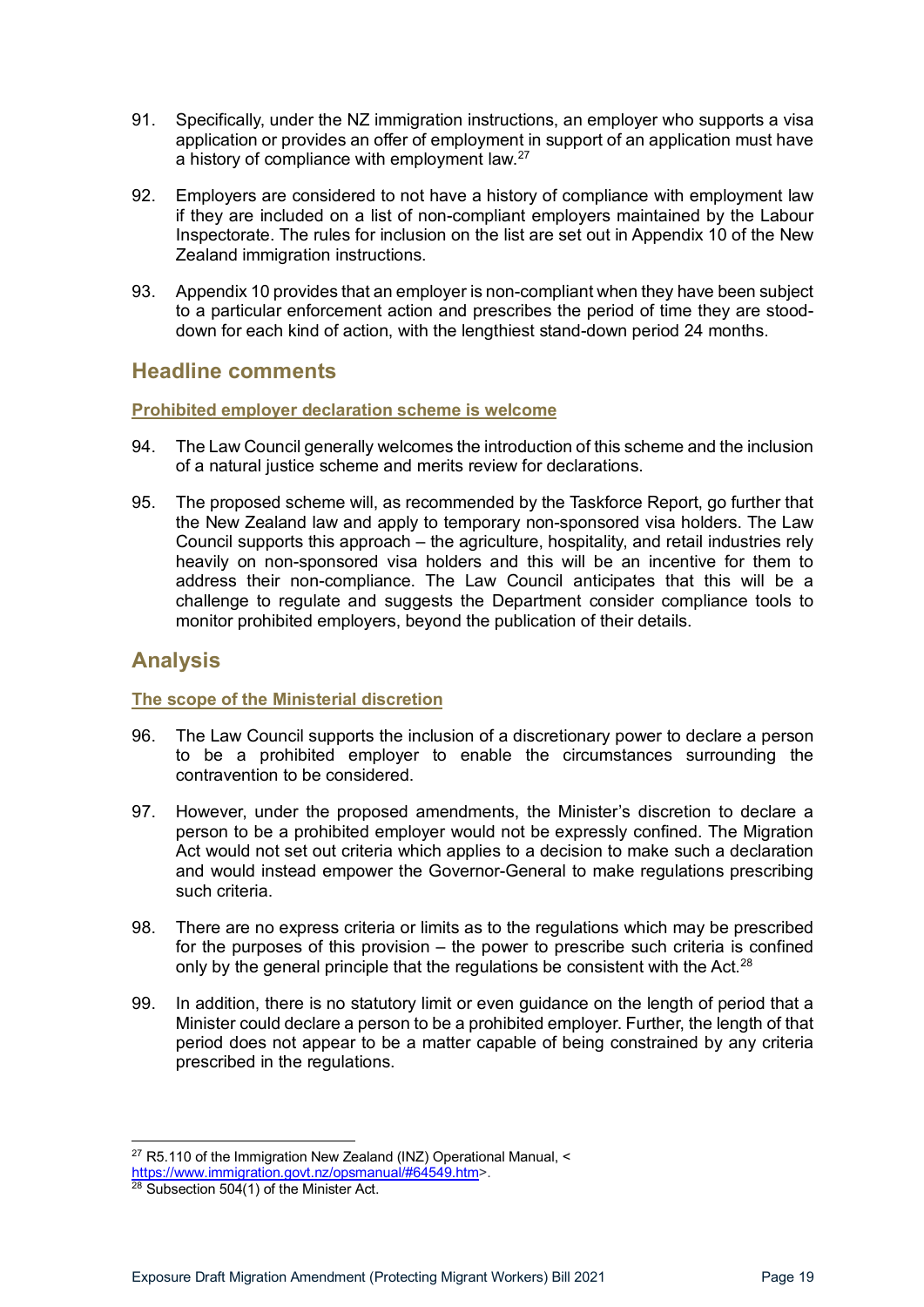- 100. It is a principle of the rule of law that 'executive powers should be carefully defined by law' and that, consistent with this, 'the scope of that delegated authority should be carefully confined'. [29](#page-19-1)
- 101. The open discretion available to the Minister to determine whether a person is a prohibited employer and the period they have that status, and the open discretion provided to the Governor-General (on the recommendation of the Executive Council) to determine any criteria applying to that power, are not consistent with this principle.
- 102. By way of suggestion, relevant considerations bearing on the making of a declaration and the length of the declaration may include:
	- the extent and history of non-compliance;
	- the availability and previous use of other compliance tools; and
	- the impact to the employer's business and its workers.

#### **Recommendation**

• **The Law Council recommends that the Bill be amended to provide detail around the criteria applying to the Minister's discretionary power and to provide guidance or statutory limits around the length of time an employer may be subject to such a declaration.**

#### <span id="page-19-0"></span>**Timeframes**

- 103. The Law Council suggests that consideration be given to whether the minimum period of 28 days to respond to a natural justice letter is too long given the possibility of prohibited conduct being ongoing. The Law Council suggests consideration be given to allowing the Minister to set a shorter time if considered appropriate in the circumstances.
- 104. Conversely, the default position is that a declaration will commence the day after it is made unless that Minister states a different time. Noting the issues raised above, the Law Council suggests that thought be given when setting this period to enabling the employer sufficient time to abide by the direction and make any necessary arrangements for employed migrant workers. This might be a matter which could be directly expressed in the legislation as a consideration relevant to the setting of that period.

#### **Recommendation**

• **The Law Council recommends that consideration be given to altering the provisions which provide minimum timeframes for a response to a natural justice letter and for a declaration to take effect.**

<span id="page-19-1"></span><sup>&</sup>lt;sup>29</sup> Law Council of Australia, POLICY STATEMENT - Rule of Law Principles, Principle 6a, < [https://www.lawcouncil.asn.au/publicassets/046c7bd7-e1d6-e611-80d2-005056be66b1/1103-Policy-](https://www.lawcouncil.asn.au/publicassets/046c7bd7-e1d6-e611-80d2-005056be66b1/1103-Policy-Statement-Rule-of-Law-Principles.pdf)[Statement-Rule-of-Law-Principles.pdf>](https://www.lawcouncil.asn.au/publicassets/046c7bd7-e1d6-e611-80d2-005056be66b1/1103-Policy-Statement-Rule-of-Law-Principles.pdf).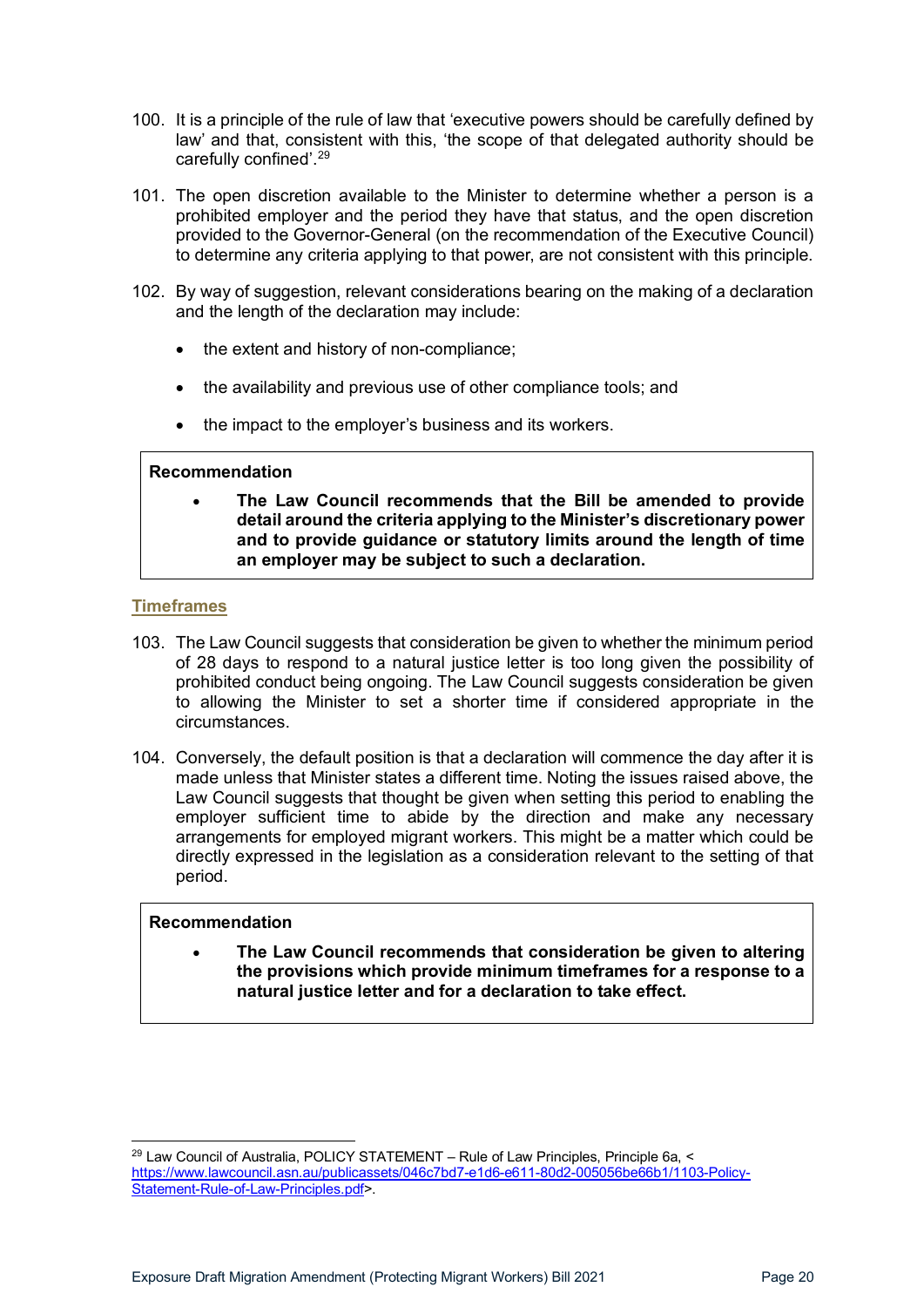#### <span id="page-20-0"></span>**Publication of information**

- 105. Proposed 245AYF(6) provides that the Minister will not be required to arrange for the removal, from the Department's website, of information about a prohibited employer when the declaration period ends.
- 106. The Law Council suggests that this should be subject to the requirement that the information published be true and accurate so far as reasonably practicable, and a person having capacity to ask for incorrect or outdated information to be removed.

#### **Recommendation**

• **The Law Council recommends that consideration be given whether amendments to the Bill are required requiring the Minister take reasonable steps to ensure the information published online is true and accurate, and enabling a person to be able to ask for incorrect or outdated information to be removed.** 

#### <span id="page-20-1"></span>**The identity of the decision-maker**

- 107. Further, given the scope and nature of the Minister's role at the Department, the Law Council queries whether the Minister is most suited to the task of making this declaration, particularly when the person is only covered by the section because they are subject of an order made under the Fair Work Act for contravention of a civil remedy provision.
- 108. In such circumstances, the FWO, whose primary concern is the enforcement of labour standards under the Fair Work Act, may be a more appropriate authority to exercise this function. Alternatively, it may be appropriate to require the Minister to consider whether they need to obtain advice from the FWO when a person is only covered by the section because they are subject of an order made under the Fair Work Act. These are matters to raise with the FWO.
- 109. The Law Council further suggests that the relevant court determining the penalty proceedings could be an additional, or an alternative, authority to make prohibition declarations. It notes that this is the approach taken in New Zealand, where the Employment Court of New Zealand is responsible for making declarations of breach and banning orders, and prohibiting recruitment of migrant workers for 12 months, in cases where an employer has breached minimum employment standards. The breach and banning orders then trigger a stand-down the NZ immigration instructions.

#### **Recommendation**

• **The Law Council recommends that consideration be given as to whether the FWO should be given a role in the protected employer prohibition declaration decision when the only relevant contravention is an order made under the Fair Work Act – either as the decisionmaker or as an entity from which the Minister may wish to seek advice.**

#### <span id="page-20-2"></span>**Migrant workers in a 'domestic context'**

110. The Bill prohibits a prohibited worker from *employing* a non-citizen, with 'employs' defined for the purpose of Subdivision E of Division 12 of Part 2 to include a person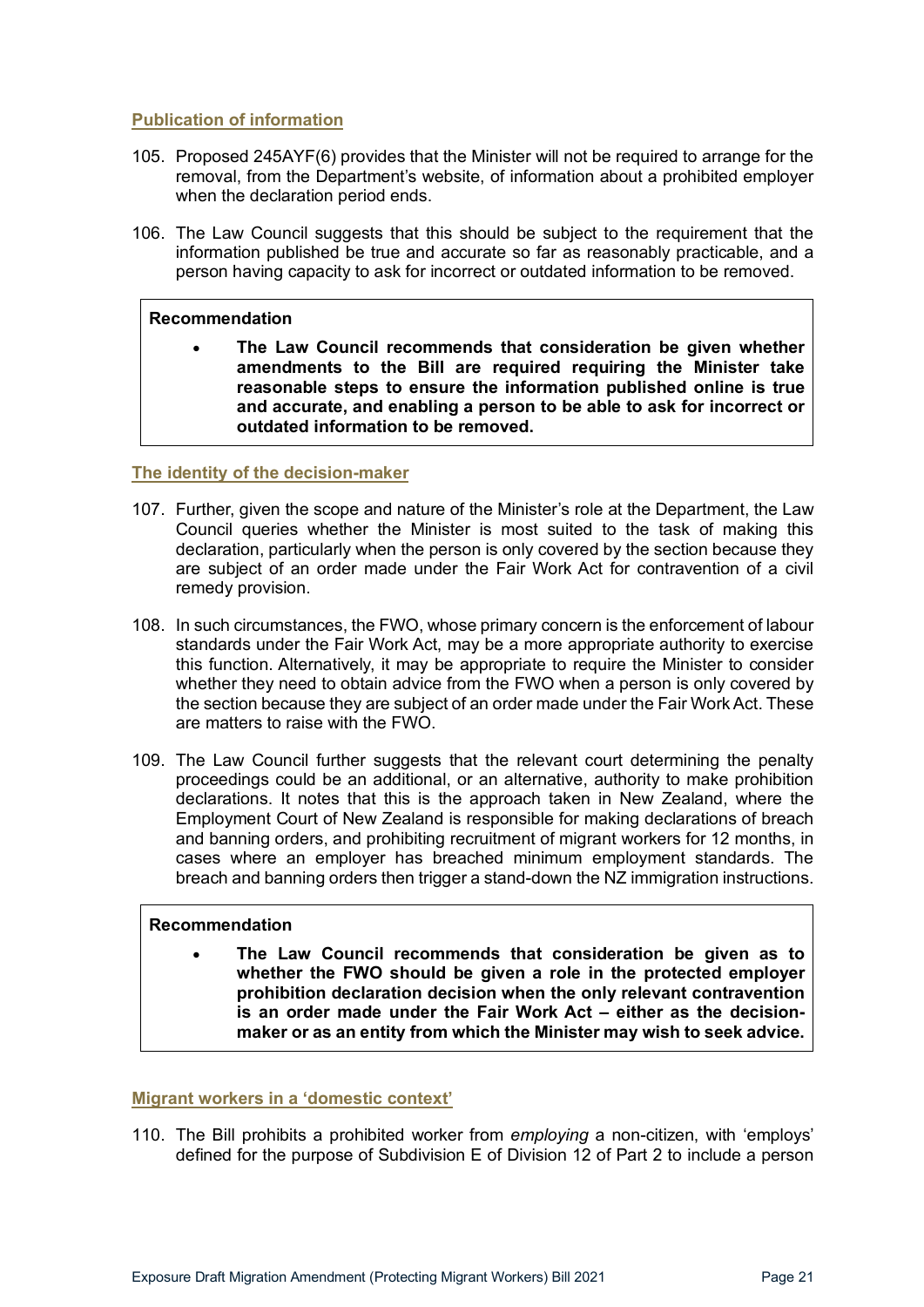who 'employs a non-citizen under a contract of service' or 'engages a non-citizen, other than in a domestic context, under a contract for services'.

- 111. The proposed definition of 'employs' is identical to paragraphs 245AG(2)(a) and (b) of the Migration Act, which defines the circumstances in which someone may 'allow' a non-citizen to work.
- 112. The term 'domestic context' is not defined either presently in the Migration Act in relation to the use of that term in the paragraph 245AG(2)(a), nor in the proposed Bill.
- 113. Paragraph 245AG(2)(a) was inserted by the *Migration Amendment (Employer Sanctions) Act 2007* (Cth). The Explanatory Memorandum for the Migration Amendment (Employer Sanctions) Bill 2006 (Cth) explains the reason for the exclusion of that term as follows:

*98. This paragraph intentionally excludes contracts in a domestic context. The amendments are not intended to require householders to make inquiries before engaging the services of contractors at their homes, such as plumbers, electricians or cleaners.*

*99. This paragraph is not intended to exclude general domestic activities in a commercial context. This Subdivision is intended to apply to people who engage cleaners as independent contractors as part of a cleaning business. The amendments are not intended to capture householders who may use the services of that business.*

*100. Persons who engage independent contractors in a domestic context are excluded because of the short term basis of the relationship (unlike employment) and the limited capacity of householders to check the work entitlements of noncitizens.*

- 114. The term is used in section 245AG in the context of offences which apply when a person *allows* a person to work who is not permitted to work unless (in either case) the employer takes steps to verify to person is permitted to work. The exclusion of work performed in a domestic (ie, household) context from that is directed towards ensuring that a householder does not need to ascertain a worker's personal details and check the Department's online database to verify a person's immigration status.
- 115. Proposed paragraph 245AYB(b) of the proposed Bill is directed at different conduct. It does not capture households across Australia – it is directed only at persons already declared to be prohibited employer. The Law Council notes the identified prevalence of forced labour in domestic work settings in Australia.<sup>[30](#page-21-0)</sup> Earlier this year, the Federal Court of Australia presided over a matter where it was accepted that the *Miscellaneous Award 2010* (Cth) governed the domestic employment of a nanny and ordered a penalty payment for a breach of the terms of that Award.<sup>[31](#page-21-1)</sup>

#### **Recommendation**

• **The Law Council recommends that consideration be given as to whether a prohibited employer's engagement of a non-citizen in a domestic context be permitted for the period of the declaration.**

<span id="page-21-0"></span><sup>30</sup> Global Slavery Index, *Country Studies – Australia*,

<span id="page-21-1"></span>[https://www.globalslaveryindex.org/2018/findings/country-studies/australia/.](https://www.globalslaveryindex.org/2018/findings/country-studies/australia/) 31*Fair Work Ombudsman <sup>v</sup> Lam* [2021] FCA 205.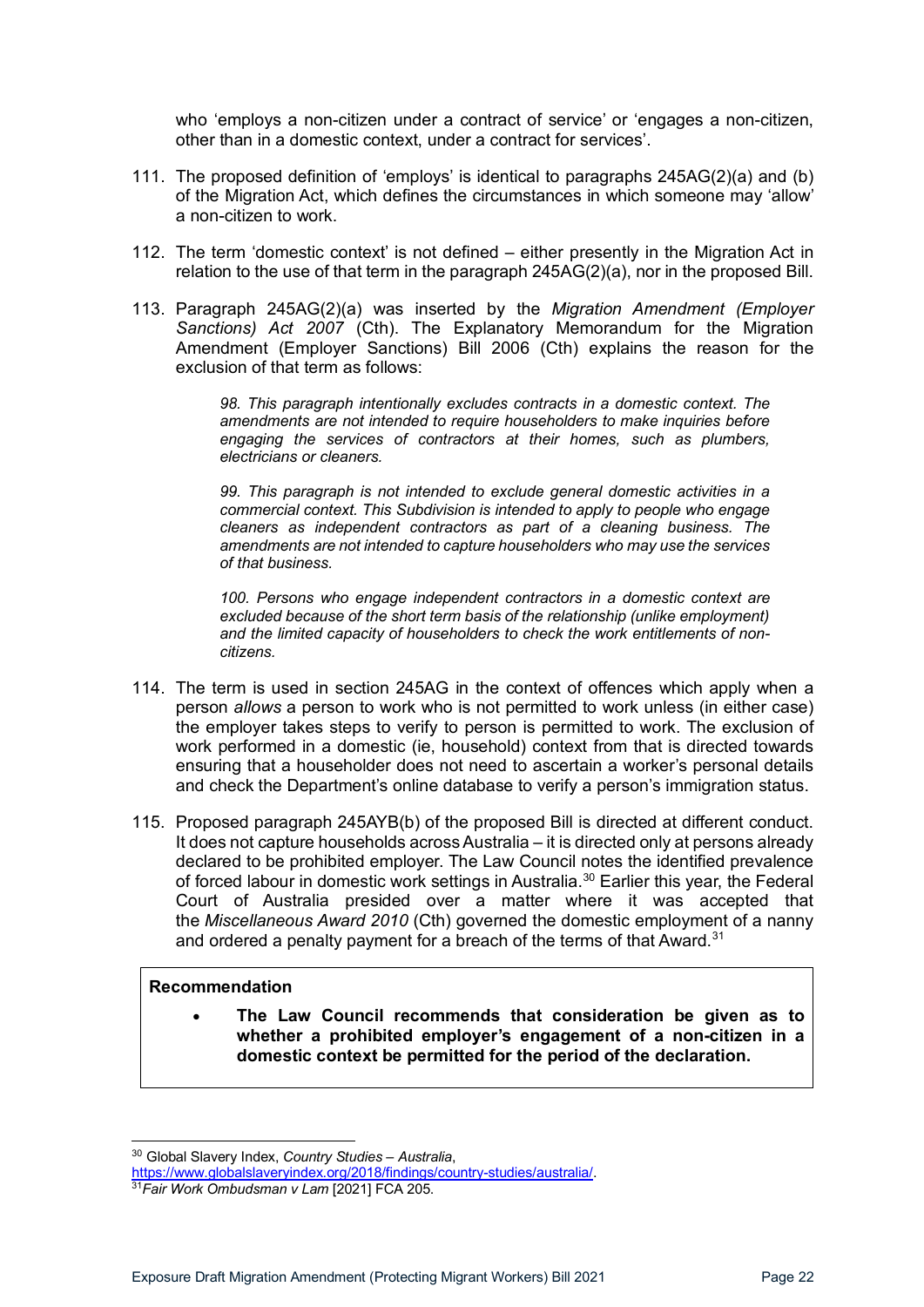#### <span id="page-22-0"></span>**Consideration should be given to the impact on workers**

- 116. The Law Council suggests consideration be given to the flow-on impact of a person being declared a prohibited employer to the employer's business and its workers and how any detrimental impact may be mitigated.
- 117. In relation to the general workforce, if there is a need to employ further workers to meet the needs of the business, the inability to do this in circumstances where the available workforce consists of mainly migrant workers will likely impact the existing workers as well as the employer.
- 118. There may also be detrimental impacts on individual workers.
- 119. For example, a person declared a 'prohibited employer' who is hiring Temporary Skills Shortage (subclass 482) or Temporary Work (subclass 457) visa holders may be unable to sponsor those applicants through the Employer Nomination Scheme in due course, either because of a ban period or because the fact of being declared a 'prohibited employer' with civil penalty provisions attached is found to be 'adverse information' that is not reasonable to disregard under regulation 5.19.
- 120. This may result in employees being even less likely than now to come forward to report underpayment or exploitation when on a temporary residence transition pathway under the Employer Nomination Scheme. This is because if they do, it may make it more difficult to be able to access permanent residence via that employer and may struggle to even qualify for a further onshore temporary visa. Further, for some workers, for example when they are too close to the age limit, it may be difficult for them start afresh with another employer. This would create tangible and unfair outcomes for visa holders who lose their access to permanent residence through the fault of their employer.
- 121. Take, for example, a visa holder who works for four years on a subclass 457 visa for a sponsor who is then sanctioned for not keeping records, for failing to employ the person in the nominated occupation and for underpaying the person in respect of the nominated salary and is declared a prohibited employer.
- 122. That person:
	- a. Has arguably breached visa condition 8107(a) because they have ceased to be employed by the employer in relation to which the visa was granted and may have an issue demonstrating that they substantially complied with the visa conditions of their subclass 457 visa in a subsequent temporary visa application;
	- b. lost their pathway to permanent residence via the Temporary Residence Transition and Employer Nomination Scheme;
	- c. has no immediate option to remain in Australia unless the person can immediately find a new employer willing to sponsor him;
	- d. may be unable to obtain a skills assessment in their chosen occupation or demonstrate that he has any work experience in the nominated occupation given the adverse findings of the Department and thus be unable to qualify for a subclass 482 visa.
- 123. This issue is not addressed in the Context Paper nor in the Taskforce Report. Unless proper consideration is given to how to overcome the reticence of that person to come forward to cooperate with the authorities, through considered changes to the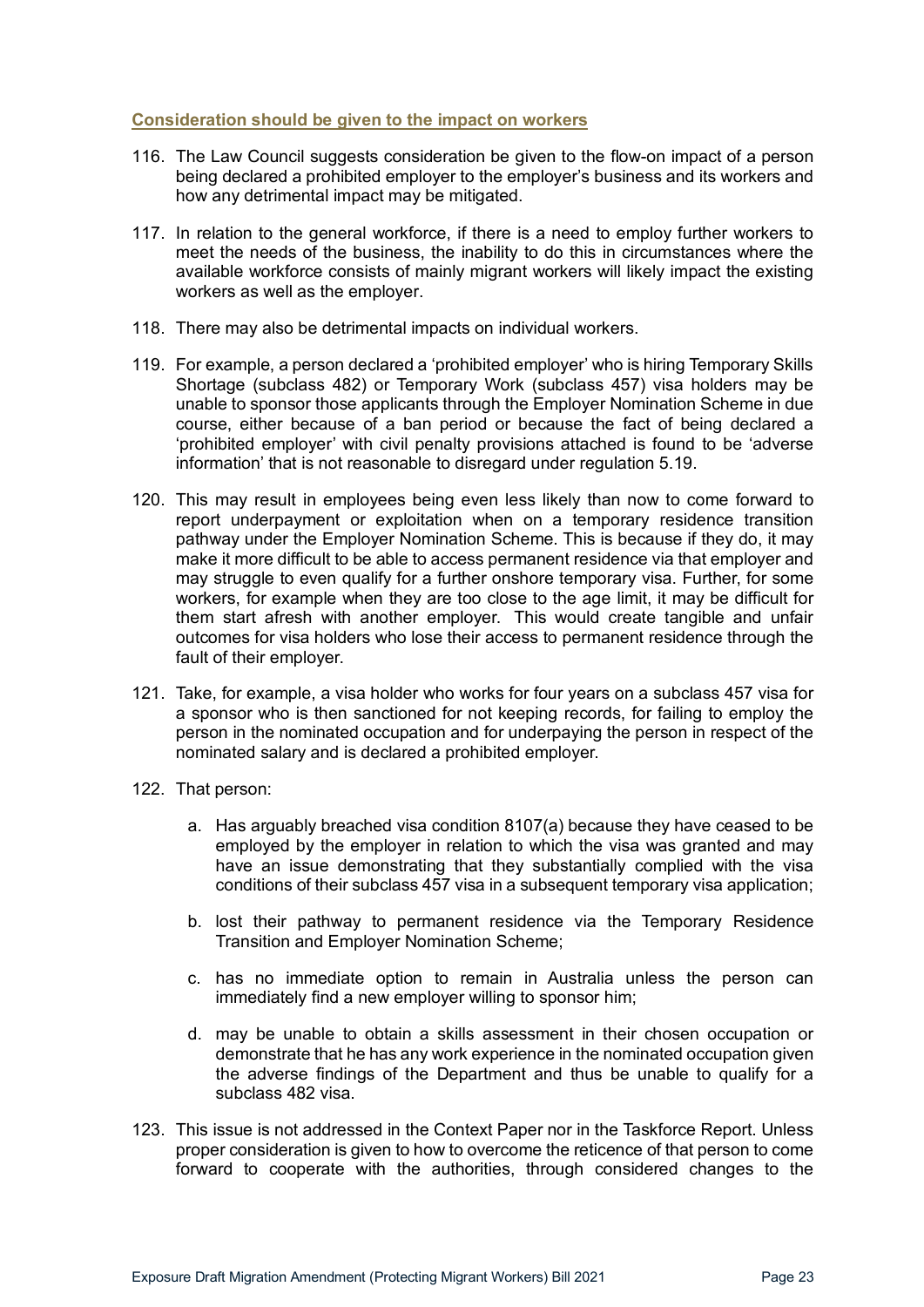*Migration Regulations 1994* (Cth) (**Migration Regulations**), the above detriments may result in the person not reporting that misconduct.

#### **Recommendation**

• **The Law Council recommends consideration be given to any necessary amendments to the Migration Regulations and under policy to mitigate any detrimental effects of a prohibited employer declaration on migrant workers.**

# <span id="page-23-0"></span>VEVO provisions

### <span id="page-23-1"></span>**Content**

- 124. The Bill will adjust the existing defences to the offence and civil penalty provisions relating to a person who refers or allows a person to work unlawfully, which apply when a person has made enquiries about a person's visa status.
- 125. Specifically, the current prohibitions on a person allowing or referring an unlawful noncitizen do not apply if the person:

*takes reasonable steps at reasonable times to verify that the worker is [not an unlawful non-citizen/ not in breach of the work-related condition solely because of doing the work], including (but not limited to) either of the following steps:*

- *(a) using a computer system prescribed by the regulations to verify that matter;*
- *(b) doing any one or more things prescribed by the regulations.*
- 126. For paragraph (a), the 'computer system operated by the Department, and known as "Visa Entitlement Verification Online", or 'VEVO"' is prescribed.[32](#page-23-2)
- 127. For paragraph (b), both 'entry into a contract under which a party to the contract … [verifies] that a person has the required permission to work in Australia' or inspection of certain documents are prescribed.<sup>33</sup>
- 128. That provision will be repealed and replaced with a provision which provide those offences will not apply if the person:

*is, and continues to be, reasonably satisfied that the worker is [not an unlawful non-citizen/ not in breach of the work-related condition solely because of doing the work] on the basis of information obtained:* 

- *(a) by logging into and using the prescribed computer system to source the information; or*
- *(b) unless the first person is a required system user—under an arrangement by which another person logs into and uses the prescribed computer system to source the information*
- 129. That is, now VEVO will be the only authorised source of truth $34$  inspection of identification documents or contractual arrangements will not meet the requirements.

<span id="page-23-2"></span><sup>32</sup> Regs 5.19G(1), 5.19H(1), 5.19J(1), 5.19K(1) of the Regulations.

<span id="page-23-3"></span><sup>33</sup> Ibid, Regs 5.19G(2), 5.19H(2), 5.19J(2), 5.19K(2) of the Regulations.

<span id="page-23-4"></span><sup>&</sup>lt;sup>34</sup> The Context Paper suggests that the computer system will continue to be VEVO.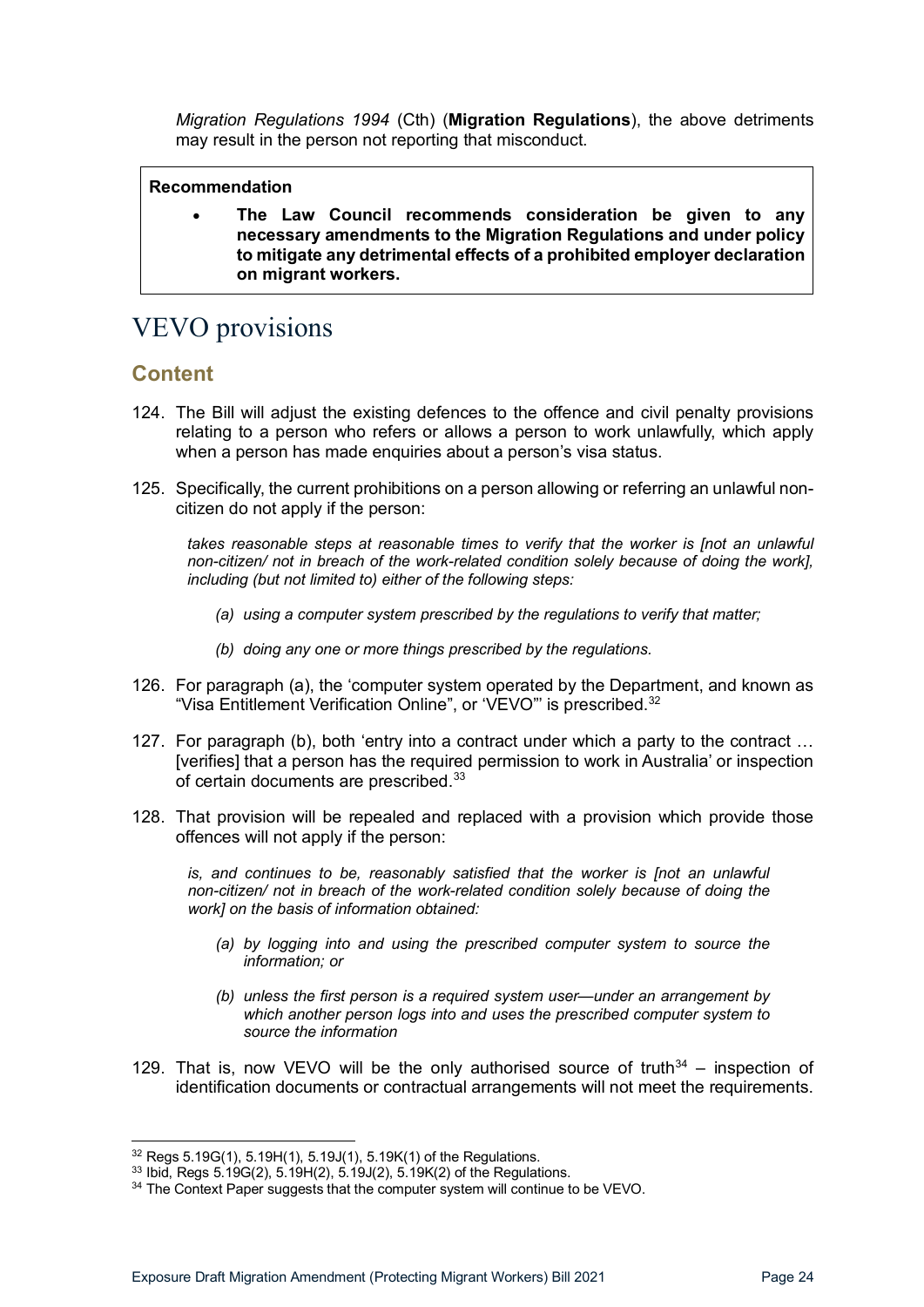130. In addition, the Bill will provide for civil penalties for prohibited conduct in which a person allows or refers a non-citizen for work without determining whether the noncitizen has the required permission to work by using information from a prescribed computer system.

### <span id="page-24-0"></span>**Headline comments**

- 131. The Law Council generally supports the establishment of civil penalty provisions to require a person to use the VEVO system to determine whether a non-citizen is lawful and has the necessary permission to work.
- 132. However, the Law Council makes the following comments about the proposed amendment to the defences to the existing offences, to require that only VEVO may be used to check whether a person is an unlawful non-citizen or is in breach of a workrelated condition, and no longer permit contractual arrangements or sighting of documents to be used.
- 133. Firstly, the Law Council suggests that flexibility should be retained within paragraphs  $245AB(2)$ (b) and  $245AE(2)$ (b) to allow a person to rely on appropriate evidence of Australian citizenship to verify that the prospective worker is not an unlawful noncitizen. Currently, the VEVO system cannot return a record if the individual is an Australian citizen – an error message is returned. As a result, it is necessary for an employer to sight the passport or citizenship certificate or birth certificate for those born before 20 August 1986 along with a photo ID to confirm that the person is Australian and not a visa holder or unlawful non-citizen. Similarly, this applies to New Zealand Citizens. The current flexibility in reg 5.19G of the Migration Regulations should be able to be relied on.
- 134. Secondly, the Law Council recommends modification to proposed subsections 245AB(2) and 245AC(2) to remove obligation for approved sponsors to undertake ongoing VEVO system checks for sponsored employees, such as Subclass 482 or 457 visa holders, because they are already sponsored by the employer. There is no reasonable prospect of a such an employee becoming an unlawful non-citizen while that sponsorship is on foot.
- 135. Thirdly, the Law Council recommends that an employer's obligation to check VEVO should be able to be satisfied if that check is undertaken on their behalf by a lawyer or registered migration agent. Proposed subsections 245AB(2) and 245AC(2) enable the employer's obligation to check VEVO to be satisfied 'unless the first person [the employer] is a required system user—under an arrangement by which another person logs into and uses the prescribed computer system to source the information'. It is not clear whether such 'an arrangement' would cover a lawyer-client relationship. Further, even if it did, it is not clear why a lawyer could not perform this task for an employer who is a 'required system user', which includes persons who have been a prohibited employer in the last 12 months.
- 136. Fourthly, currently (and appropriately) a person is unable to use VEVO to make an inquiry about a person without that person's permission. [35](#page-24-1) The Law Council suggests the Department consider to the possibility that it may not be possible to obtain that permission in each case – either for practical reasons of because permission is refused.

<span id="page-24-1"></span><sup>&</sup>lt;sup>35</sup> See cl 2c of 'User Access', Terms and Conditions of VEVO Use By Organisations - Inquiry Stage, < [https://immi.homeaffairs.gov.au/help-text/migration/Pages/terms-conditions/vevo-3rd-party-logon-tc.aspx,](https://immi.homeaffairs.gov.au/help-text/migration/Pages/terms-conditions/vevo-3rd-party-logon-tc.aspx) accessed 19 August 2021.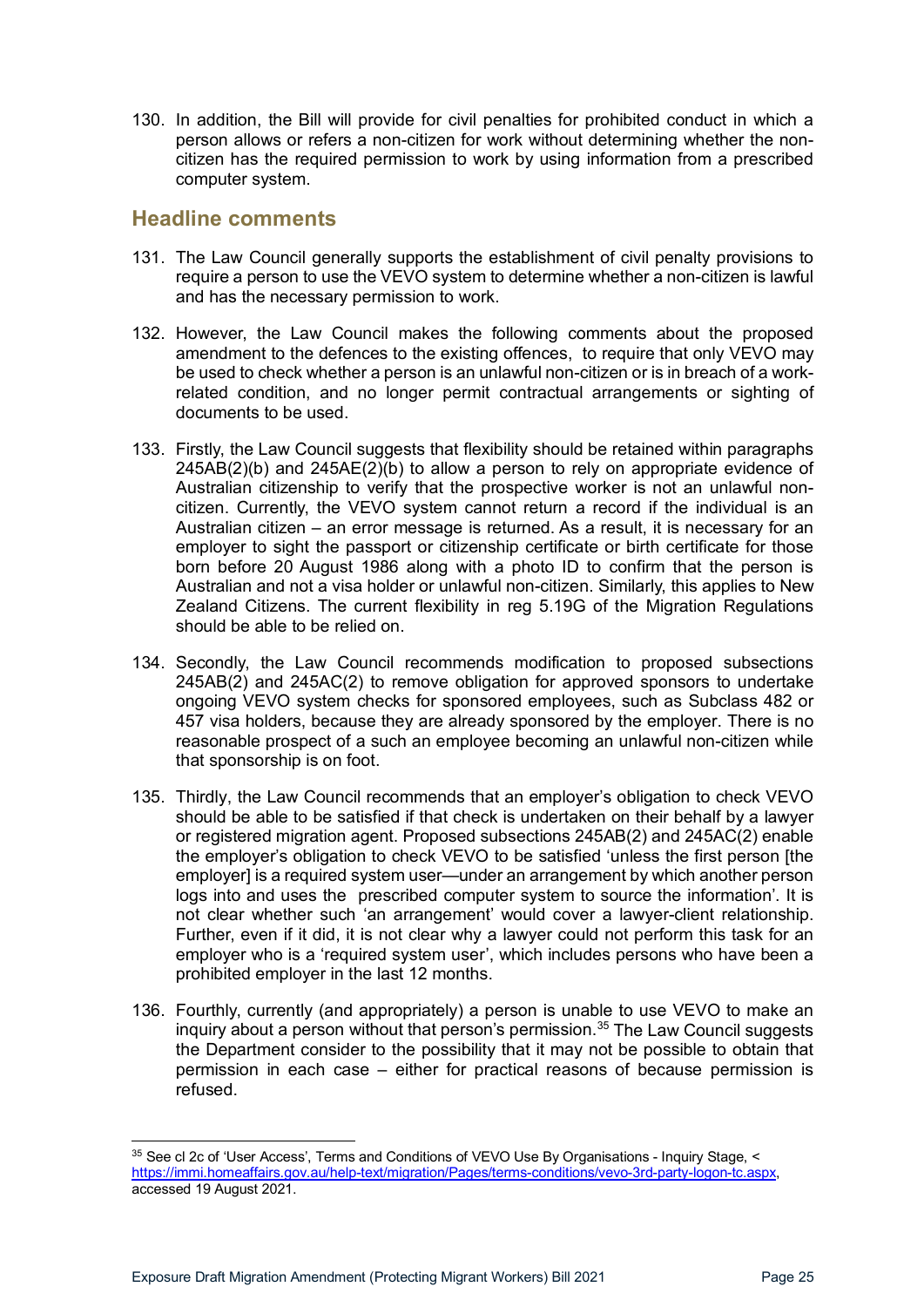- 137. Fifthly, the Department provide further clarity as to how this will be enforced and in particular, whether any updates to information about the use of site visit data need be made. Currently, the Terms and Conditions of VEVO Use By Organisations - Inquiry Stage states, under the heading 'Site visa data', that:
	- *2. When visiting the Website, a record of your visit will be logged. Information is recorded for statistical purposes and is used by the Commonwealth to monitor the use of the Website, discover what information is most and least used and to make the Website more useful where possible.*
		- *…*
	- *4. This information may be used in the event of an investigation into apparent improper use of the Commonwealth's VEVO facility, or where a law enforcement agency exercises a warrant to inspect the Internet Service Provider's logs.*
- 138. This information does not currently cover compliance and enforcement purposes.
- 139. Finally, the Department should take steps to ensure that VEVO can adequately be used to ascertain whether a person is an unlawful non-citizen or in breach of workrelated condition and whether their visa status permits them to work on all occasions. The Law Council has received feedback from constituent bodies that this may not always be the case.
- 140. An employee has a right to work in Australia if they are an Australian citizen, a permanent resident of Australia or they are a non-citizen that has a current visa with work entitlements.
- 141. However, it is not always possible to verify that an employee has a right to work in Australia using VEVO. For example:
	- (a) the VEVO system is only used for the purpose of verifying the right to work status of visa holders and cannot be used to verify that an individual is an Australian citizen or permanent resident;
	- (b) in order to undertake a VEVO search a person needs to input relevant data (such as a passport number or an IMMI card number and date of birth) and without the relevant information, cannot conduct a VEVO search;
	- (c) a VEVO search is unlikely to obtain any results for non-citizens who entered Australia prior to the establishment of VEVO; and
	- (d) a non-citizen may have been granted a visa with work entitlements, however, when inputting their current passport number into VEVO. VEVO does not produce any result if the visa was recorded against a passport which has subsequently been replaced and the visa holder has not informed the Department of their new passport (so their visa details are not attached to their new passport). Unless the visa holder is able to provide an employer with their old passport number, VEVO cannot be used to verify that they are not an unlawful non-citizen.
- 142. The Law Council notes that this issue may be addressed in some way by proposed section 245APA, which provides that if the information cannot be sourced from the system 'due to circumstances beyond the reasonable control of the person seeking to log into and use the system', in which case the information may be obtained by 'doing one or more things prescribed by regulations made for the purposes of this subsection'.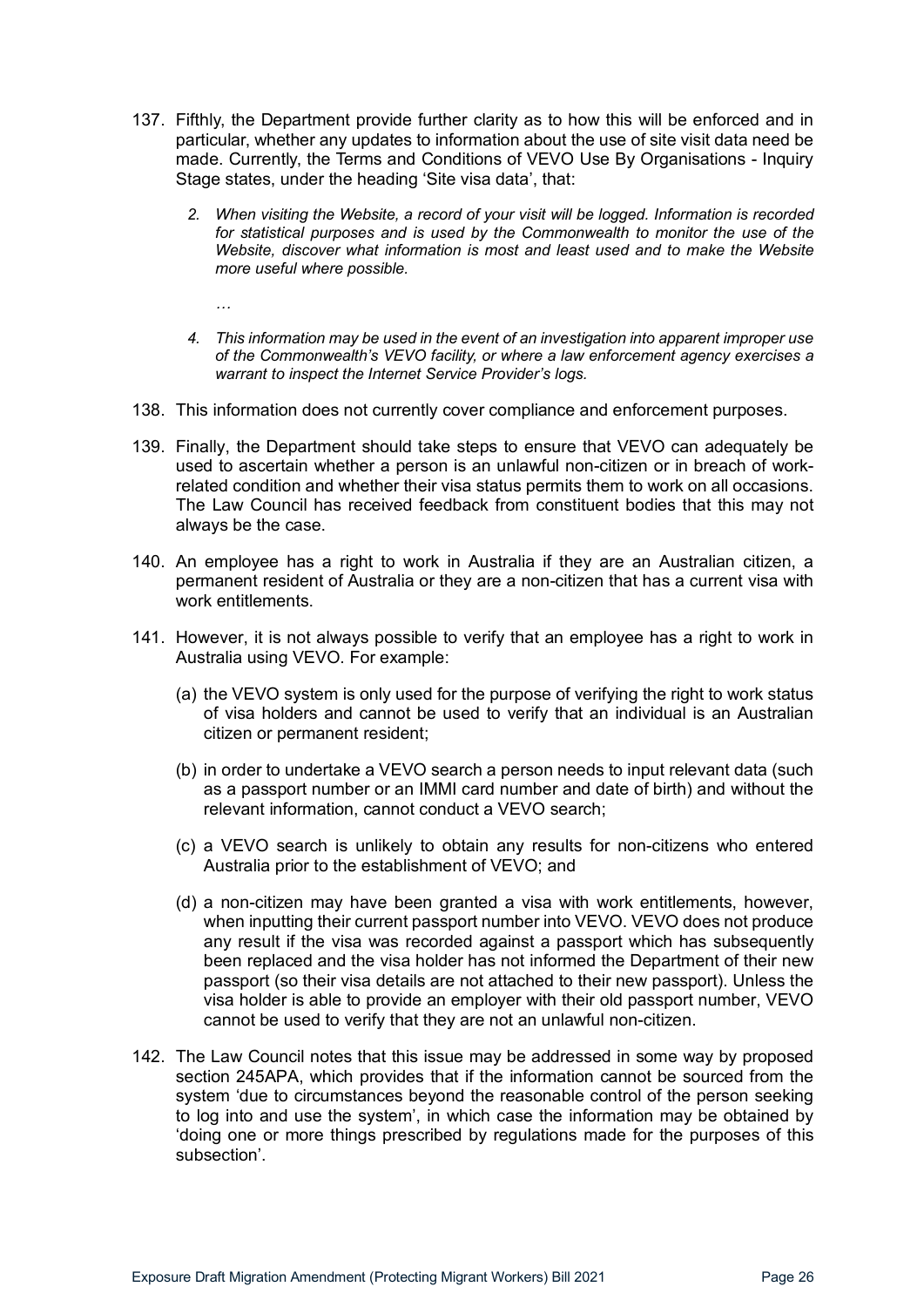143. The Law Council recommends that these regulations be in the same form as the current regulations, but consideration be given to explicitly including some flexibility to obtain the information from other sources. There are many people in the community who do not have a birth certificate or an Australian Passport and who will therefore be unable to produce the documents listed.

#### **Recommendation**

• **The Law Council suggests consideration be given to amending Part 3 of Schedule 1 to the Bill to address the several matters identified above.**

# <span id="page-26-0"></span>**Analysis**

- 144. The heading of the new civil penalty provisions sections 245AEC and 245AED suggests that they are intended to apply to non-citizens, but the drafting does not confine them to non-citizens.
- 145. Specifically:
	- proposed section 245AEC provides that a 'person (the *first person*) must not start to allow another person (the *worker*) to work …'; and
	- proposed subsection 245AED(2) provides that the 'first person must not refer another person (the *prospective worker*) for work'.
- 146. This drafting captures a wider class of people than non-citizens and would, for example, include Australian citizens. If the sections are intended to relate to noncitizens, the sections should be expressly confined using this term.

#### **Recommendation**

• **The Law Council suggests consideration be given to amending proposed sections 245AEC and 245AED to make explicit reference to 'non-citizens'.**